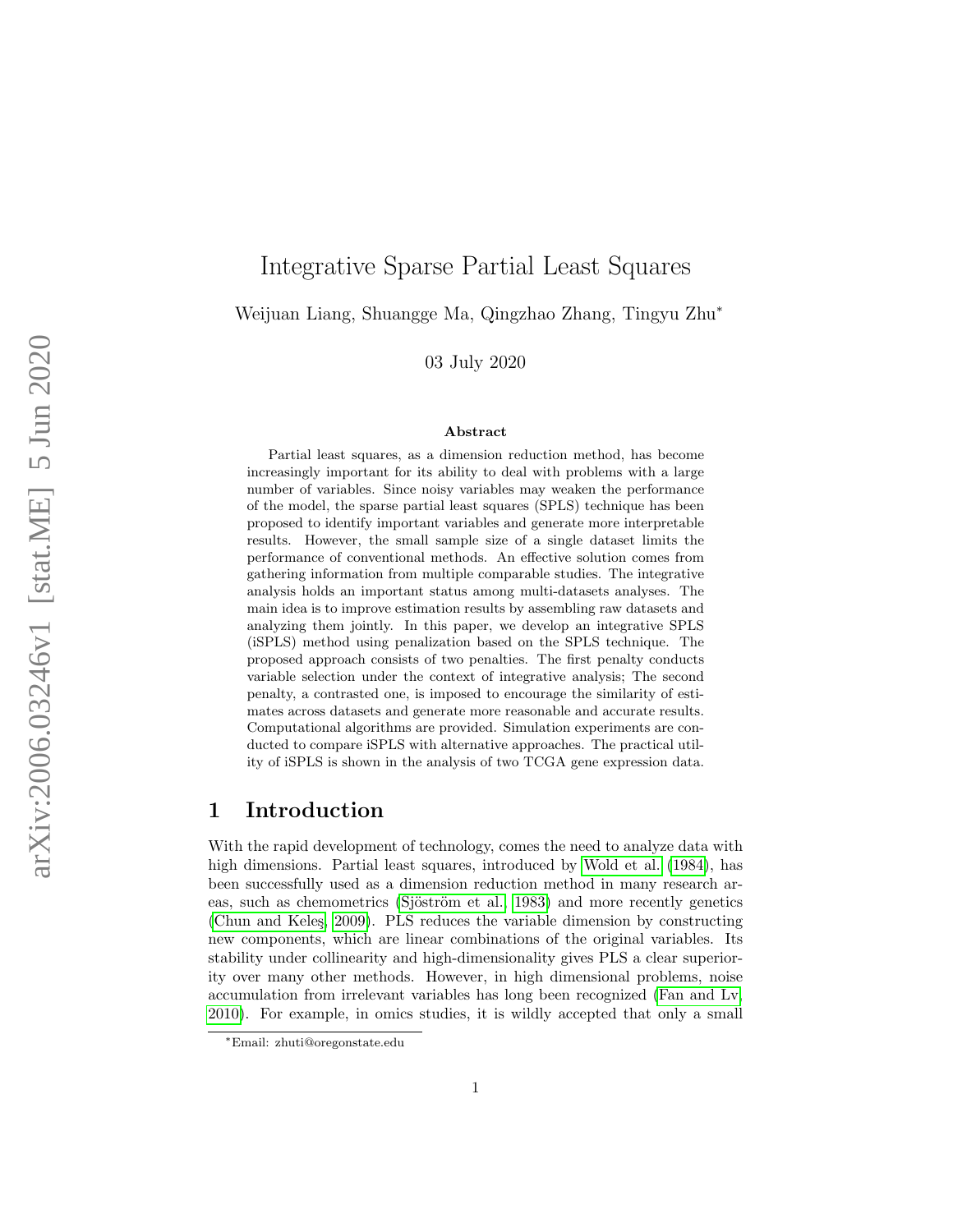fraction of genes are associated with outcomes. To yield more accurate estimates and facilitate interpretation, variable selection needs to be considered. Recently, Chun and Keles [\(2010\)](#page-18-2) propose a sparse PLS technique to conduct variable selection and dimension reduction simultaneously by imposing Elastic Net penalization in the PLS optimization.

Another challenge that real data analyses often face is the unsatisfactory performance generated from a single dataset [\(Guerra and Goldstein, 2009\)](#page-18-3), especially for data with a limited sample size. Due to the recent progress in data collection, a possibility exists for integration across multiple datasets generated under similar protocols. Methods for analyzing multiple datasets include meta-analysis, integrative analysis, and others. Among them, integrative analysis has been proved to be effective both in theory and practice and have better performance in prediction and variable selection than other multi-datasets methods [\(Liu et al., 2015;](#page-19-2) [Ma et al., 2011\)](#page-19-3), especially including meta-analysis  $(Griitzmann et al., 2005).$ 

Considering the wide applications of PLS/SPLS to high dimensional data, we propose an integrative SPLS (iSPLS) method to remedy the aforementioned problems of the conventional SPLS technique caused by a limited sample size. Based on the SPLS technique, our method conducts the integrative analysis of multiple independent datasets using the penalization method to promote certain similarities and sparse structures among them, and further improve the accuracy and reliability of variable selection and loading estimation. Our penalization involves two parts. The first penalty conducts variable selection under the paradigm of integrative analysis [\(Zhao et al., 2015\)](#page-19-4), where a composite penalty is adopted to identify important variables under both the homogeneity structure and heterogeneity structure. The intuition of adding the second penalty comes from empirical data analyses, that is, datasets with comparable designs may have a certain degree of similarity, which may help further improve analysis results. Our work advances from the existing sparse PLS and integrative studies by merging the dimension reduction technique and integrative analysis paradigm. Furthermore, we consider both similarity and difference across multiple datasets, which is achieved by our introduction of a two-part penalization.

The rest of the paper is organized as follows. In Section 2, for the completeness of this article, we first briefly review the general principles of PLS and SPLS, and then formulate the iSPLS method and establish its algorithms. Simulation studies and applications to TCGA data are provided in Section 3 and 4. Discussion is organized in Section 5. Additional technical details and numerical results are provided in the Appendix.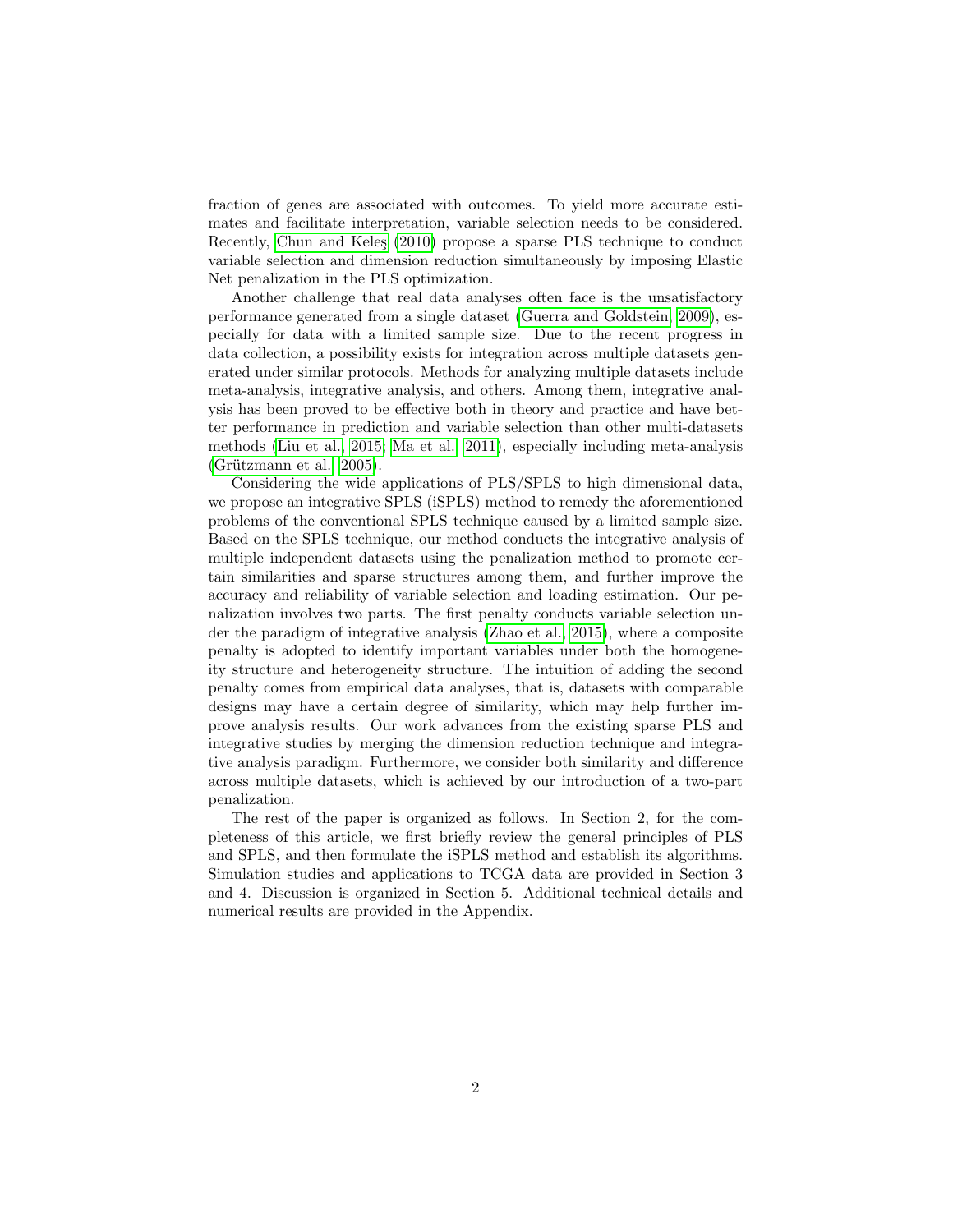# 2 Methods

### 2.1 Sparse partial least squares

Let  $Y \in R^{n \times q}$  and  $X \in R^{n \times p}$  represent the response matrix and predictor matrix, respectively. PLS assumes that there exists latent components  $t_k$ ,  $1 \leq$  $k \leq K$ , which are linear combinations of predictors, such that  $Y = TQ^{\top} + F$ and  $X = TP^{\top} + E$ , where  $T = (t_1, \ldots, t_K)_{n \times K}$ ,  $P \in R^{p \times K}$  and  $Q \in R^{q \times K}$  are matrices of coefficients (loadings), and  $E \in R^{n \times p}$  and  $F \in R^{n \times q}$  are matrices of random errors.

PLS solves the optimization problem for direction vectors  $w_k$  successively. Specifically,  $w_k$  is the solution to the following problem:

<span id="page-2-0"></span>
$$
\max_{w_k} \{ w_k^\top Z Z^\top w_k \},\tag{1}
$$

which can be solved via the NIPALS [\(Wold et al., 1984\)](#page-19-0) or SIMPLS [\(De Jong,](#page-18-5) [1993\)](#page-18-5) algorithms with different constraints and where  $Z = X^{\dagger}Y$ . After estimating the number of direction vectors  $K$ , the latent components can be calculated by  $T = XW$ , where  $W = (w_1, \ldots, w_K)$ . And the final estimator is  $\hat{\beta}^{PLS} = W_K \hat{Q}^{\top}$ , where  $\hat{Q}$  is the solution of  $\min_{Q} \{ ||Y - T_K Q^{\top}||$ 2  $2\}$ . Details are available in [Ter Braak and de Jong](#page-19-5) [\(1998\)](#page-19-5).

In the analysis of high-dimensional data, a variable selection procedure needs to be considered to remove the noise. Note that noisy variables enter the PLS regression via direction vectors, one possible way is to adopt the penalization approach into the optimization procedure, that is, imposing an  $\mathcal{L}_1$  constrain to the direction vector in problem [\(1\)](#page-2-0). Then the first SPLS direction vector can be obtained by solving the following problem:

<span id="page-2-1"></span>
$$
\max_{w} \{ w^{\top} Z Z^{\top} w \}, \quad \text{s.t. } w^{\top} w = 1, |w| \le \lambda,
$$
 (2)

where the tuning parameter  $\lambda$  controls the degree of sparsity.

However, [Jolliffe et al.](#page-19-6) [\(2003\)](#page-19-6) point out the concavity issue of this problem as well as the lack of sparsity of its solution. Chun and Keleş  $(2010)$  then develop a generalized form of the SPLS problem [\(2\)](#page-2-1) given below, which can generate a sufficiently sparse solution.

<span id="page-2-2"></span>
$$
\min_{w,c} \left\{ -\kappa w^\top Z Z^\top w + (1 - \kappa)(c - w)^\top Z Z^\top (c - w) + \lambda_1 |c|_1 + \lambda_2 ||c||_2^2 \right\},\tag{3}
$$
  
s.t. 
$$
w^\top w = 1.
$$

In this problem, penalties are imposed on c, a surrogate of the direction vector which is very close to  $w$ , rather than on the original direction vector. Here the additional  $\mathcal{L}_2$  penalty deals with the singularity of  $ZZ^{\top}$  when solving for c, and the small  $\kappa$  reduces the effect of the concave part. The solution of [\(3\)](#page-2-2) is given by optimizing  $w$  and  $c$  iteratively.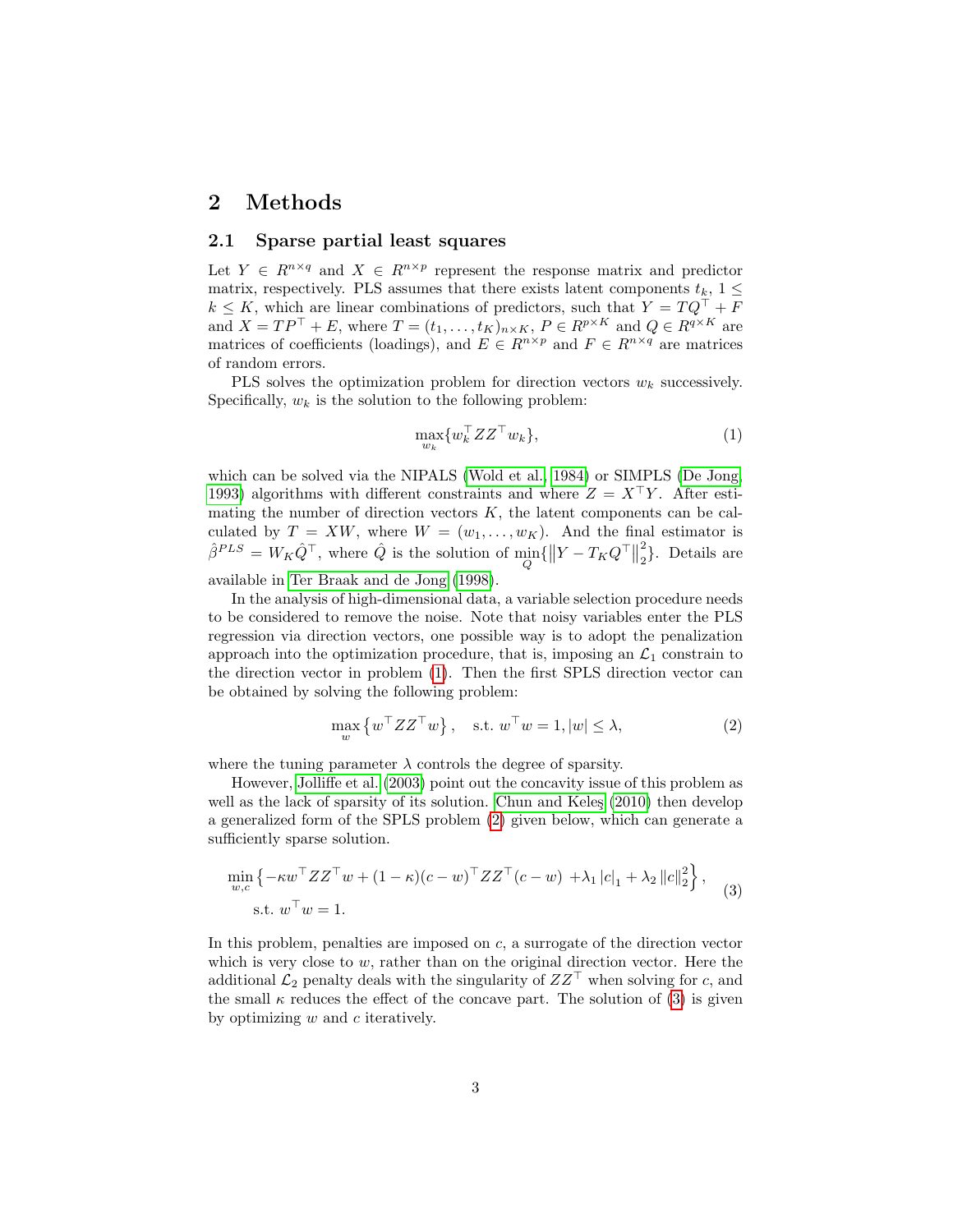### 2.2 Integrative sparse partial least squares

#### 2.2.1 Data and Model Settings

In this section, we consider the case where L datasets are from independent studies with comparable designs. Below, we develop an integrative sparse partial least squares (iSPLS) method to conduct an integrative analysis of these L datasets based on the SPLS technique. Note that in the context of integrative analysis, datasets do not need to be fully comparable. With matched predictors, we further assume that data preprocessing, including imputation, centralization, and normalization, has been done for each dataset separately.

Following the notations in the existing integrative analysis literature [\(Huang](#page-19-7) [et al., 2012b;](#page-19-7) [Zhao et al., 2015\)](#page-19-4), we use the superscript  $(l)$  to denote the *l*th dataset  $(Y_{n_l \times q}^{(l)}, X_{n_l \times p}^{(l)})$  with  $n_l$  *i.i.d.* observations, for  $l = 1, ..., L$ . As in the SPLS for a single dataset, where the main interest is on the first direction vector, denote  $w_j^{(l)}$  as the weight of the *j*th variable in the first direction vector of the Ith dataset, and  $w_j = (w_j^{(1)}, \ldots, w_j^{(L)})^{\top}$  as the group of weights of variable j in the first L direction vectors, for  $j = 1, \ldots, p$ 

#### 2.2.2 iSPLS with contrasted penalization

Following the generalized SPLS given in [\(3\)](#page-2-2), we formulate the objective function for estimating the first direction vectors in L datasets. For  $l = 1, \ldots, L$ , consider the minimization of the penalized objective function:

<span id="page-3-0"></span>
$$
\sum_{l=1}^{L} \frac{1}{2n_l^2} \left( f(w^{(l)}, c^{(l)}) + \lambda \| c^{(l)} \|_2^2 \right) + \text{pen}_1 \left( c^{(1)}, \dots, c^{(L)} \right) + \text{pen}_2 \left( c^{(1)}, \dots, c^{(L)} \right)
$$
  
s.t.  $w^{(l)\top} w^{(l)} = 1$ ,

(4) where  $f(w^{(l)}, c^{(l)}) = -\kappa w^{(l)\top} Z^{(l)} Z^{(l)\top} w^{(l)} + (1-\kappa) (c^{(l)} - w^{(l)})^{\top} Z^{(l)} Z^{(l)\top} (c^{(l)}$  $w^{(l)}$ ,  $c^{(l)} = (c_{1}^{(l)}, \dots, c_p^{(l)})^{\top}$ ,  $w^{(l)} = (w_1^{(l)}, \dots, w_p^{(l)})^{\top}$  and  $Z^{(l)} = X^{(l)\top} Y^{(l)}$ .

In [\(4\)](#page-3-0),  $f(w^{(l)}, c^{(l)})$  is the goodness-of-fit of *l*th dataset, and  $||c^{(l)}||_2^2$  serves the same role as in the SPLS method, dealing with the potential singularity when solving for  $c^{(l)}$ . To eliminate the influence of lager datasets, here we take the form of weighted sum with weights given by the reciprocal of the square of sample sizes. As for the penalty function,  $pen_1(\cdot)$  conducts variable selection in the context of integrative analysis, whereas  $pen_2(\cdot)$  accounts for the secondary model similarity structure. Below we provide detailed discussions on these two penalties.

#### 2.2.3 Penalization for variable selection

We first consider the form of  $pen_1(\cdot)$ . With L datasets, L sparsity structures of the direction vectors need to be considered. Integrative analysis considers two generic sparsity structures [\(Zhao et al., 2015\)](#page-19-4), the homogeneity structure and the heterogeneity structure. Under the homogeneity structure,  $I(w_j^{(1)} =$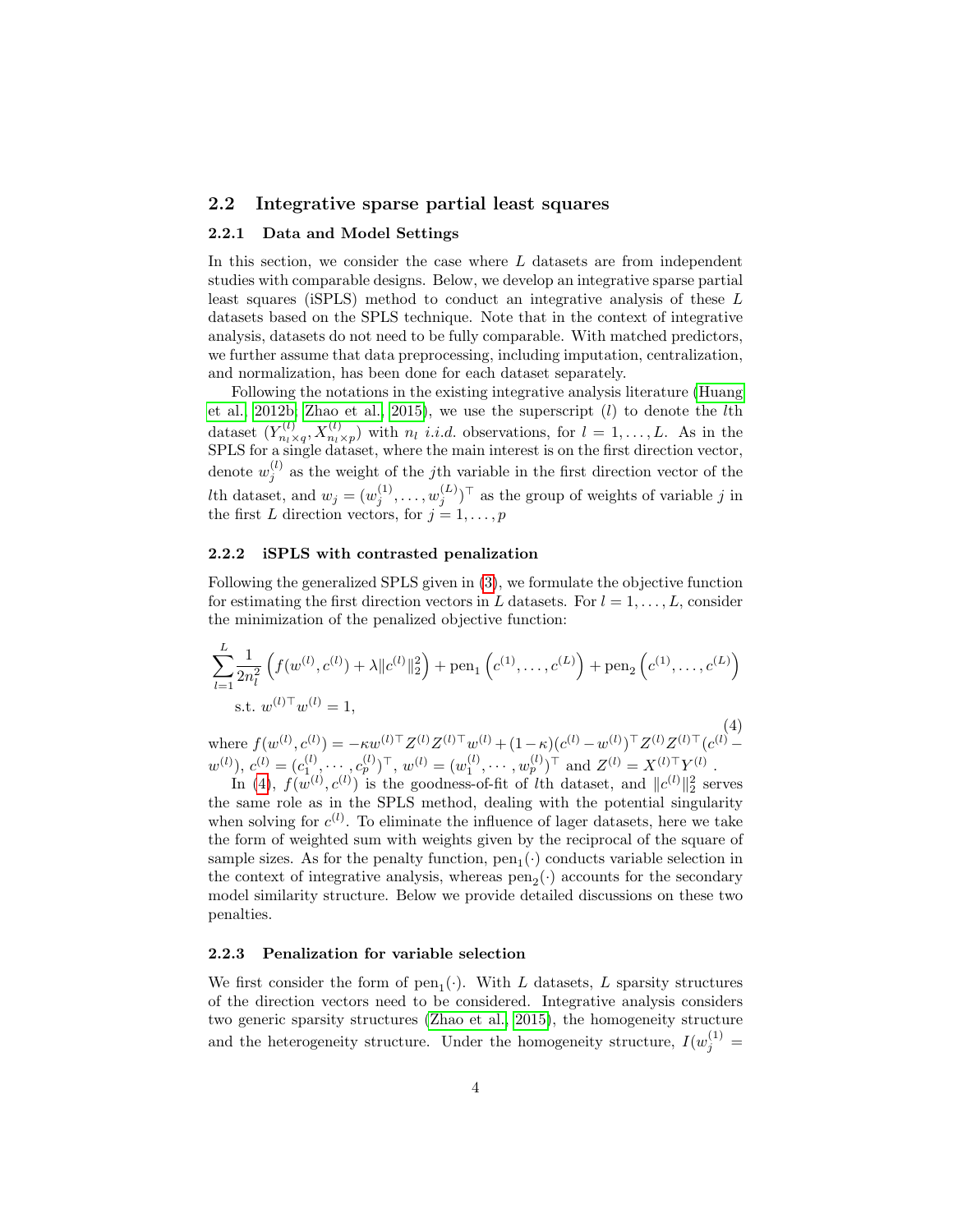$(0) = \cdots = I(w_j^{(L)} = 0)$ , for any  $j \in \{1, \ldots, p\}$ , which means that the L datasets share the same set of important variables. Under the heterogeneity structure, for some  $j \in \{1, \ldots, p\}$ , and  $l, l' \in \{1, \ldots, L\}$ , it is possible that  $I(w_j^{(l)} = 0) \neq I(w_j^{(l')} = 0)$ , that is, one variable can be important in some datasets but irrelevant in others.

To achieve variable selection under the two sparsity structures, the composite penalty is used for  $pen_1(\cdot)$ , with the MCP as the outer penalty, which determines whether a variable is relevant at all. The minimax concave penalty (MCP) is defined by  $\rho(t; \lambda, \gamma) = \lambda \int_0^{|t|} (1 - x/(\lambda \gamma))_+ dx$  [\(Zhang, 2010\)](#page-19-8) and its derivative  $\dot{\rho}(t; \lambda, \gamma) = \lambda(1 - |t|/(\lambda \gamma))_{+}$ sgn $(t)$ , where  $\lambda$  is a penalty parameter,  $\gamma$  is a regularization parameter that controls the concavity of  $\rho$ ,  $x_+ = xI(x > 0)$ , and  $sgn(t) = -1$ , 0, or 1 for  $t < 0$ , = 0, or > 0, respectively. The inner penalties have different forms for the two sparsity structures.

iSPLS under the homogeneity model Consider the penalty function

pen<sub>1</sub> 
$$
\left( c^{(1)} \dots, c^{(L)} \right) = \sum_{j=1}^{p} \rho \left( ||c_j||_2 ; \mu_1, a \right),
$$

with regularization parameter  $a$  and tuning parameter  $\mu_1$ . Here the inner penalty  $||c_j||_2 = \sqrt{\sum_{l=1}^L c_j^{(l)2}}$  is the  $\mathcal{L}_2$  norm of  $c_j$ . Under this form of penalty, all the  $L$  datasets select the same set of variables. The overall penalty is referred to as the 2-norm group MCP [\(Huang et al., 2012a;](#page-18-6) [Ma et al., 2011\)](#page-19-3).

iSPLS under the heterogeneity model Consider the penalty function

pen<sub>1</sub> 
$$
\left(c^{(1)}\ldots,c^{(L)}\right) = \sum_{j=1}^{p} \rho \left(\sum_{l=1}^{L} \rho(|c_j^{(l)}|;\mu_1,a);1,b\right),
$$

with regularization parameters a and b, and tuning parameter  $\mu_1$ . Here the inner penalty, which also takes the form of MCP, determines the individual importance for a selected variable. We refer to this penalty as the composite MCP.

#### 2.2.4 Contrasted penalization

In the above section, the 2-norm MCP and composite MCP mainly conduct variable selection, but deeper relationships among datasets are ignored. It has been observed in empirical studies that, the estimation results of independent studies may exhibit a certain degree of similarity in their magnitudes or signs (Grützmann et al., 2005; [Guerra and Goldstein, 2009\)](#page-18-3). It is quite possible that the direction vectors of the L datasets have similarities in the magnitudes or signs if the datasets are generated by studies with similar designs [\(Guerra and](#page-18-3) [Goldstein, 2009;](#page-18-3) [Shi et al., 2014\)](#page-19-9).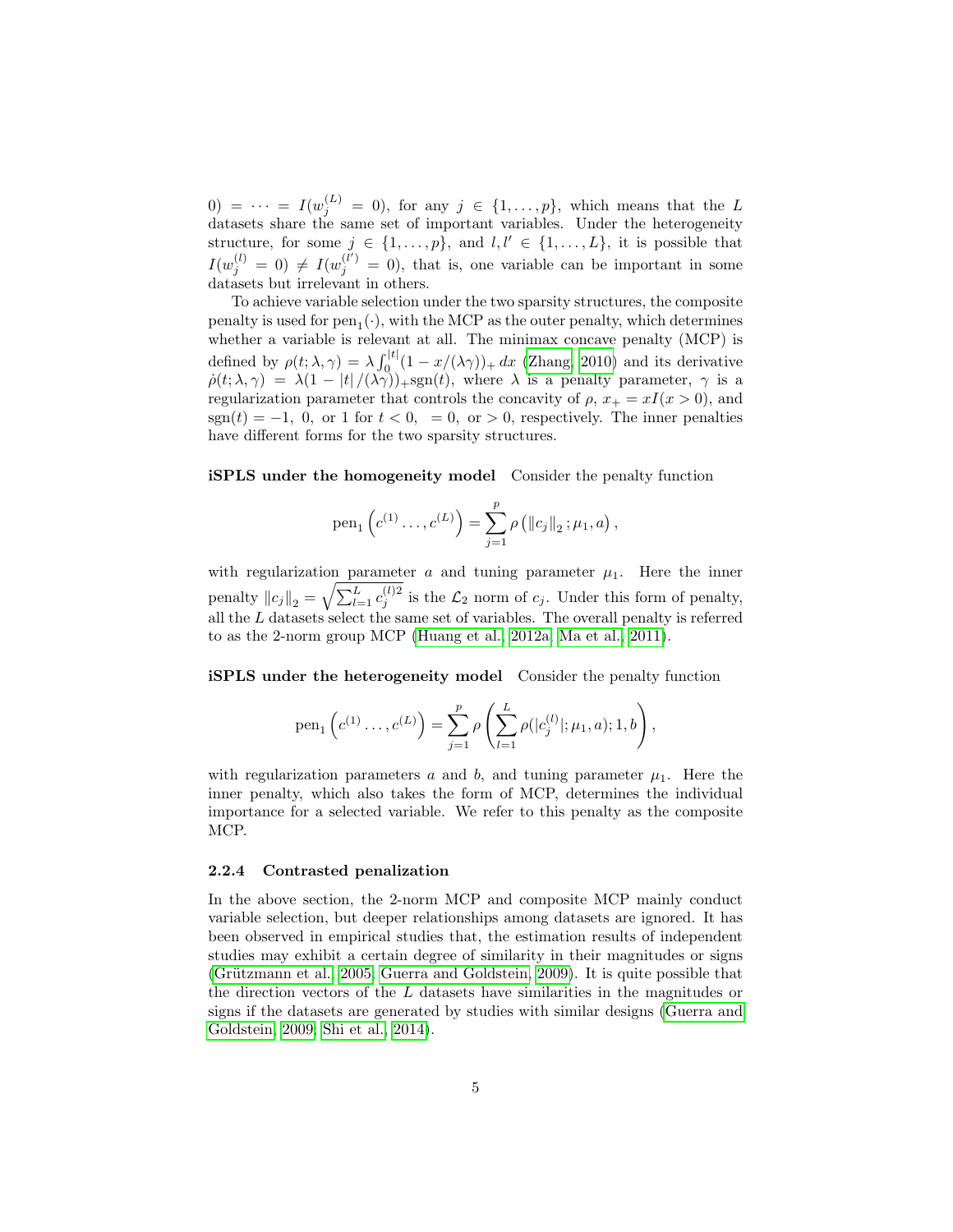To utilize the similarity information and further improve estimation performance, we propose iSPLS with contrasted penalty  $pen_2(\cdot)$ , which penalizes the difference between estimators within each group. Specifically, we propose the following two kinds of contrasted penalties, depending on the degree of similarity across the datasets.

Magnitude-based contrasted penalization When datasets are quite comparable to each other, for example, those from the same study design but independently conducted, it is reasonable to expect that the first direction vectors have similar magnitudes. We propose a penalty which can shrink the differences of weights thus encourage the similarity within groups. Consider the magnitude-based contrasted penalty

pen<sub>2</sub> 
$$
\left(c^{(1)} \ldots, c^{(L)}\right) = \frac{\mu_2}{2} \sum_{j=1}^{p} \sum_{l' \neq l} \left(c_j^{(l)} - c_j^{(l')}\right)^2,
$$

where  $\mu_2 > 0$  is a tuning parameter. Overall, we refer to this approach as iSPLS-Homo(Hetero) $_M$ , with the subscript 'M' standing for magnitude. Here, we choose the  $\mathcal{L}_2$  penalty for a simpler computation and note that it can be replaced by other penalties.

Sign-based contrasted penalization Under certain scenarios, similarities in quantitative results is overly demanding, and it is more reasonable to expect/encourage the first direction vectors of the L datasets to have similar signs [\(Fang et al., 2018\)](#page-18-7), which is weaker than that in magnitudes. Here we propose the following sign-based contrasted penalty:

pen<sub>2</sub> 
$$
\left(c^{(1)} \ldots, c^{(L)}\right) = \frac{\mu_2}{2} \sum_{j=1}^{p} \sum_{l' \neq l} \left\{ \text{sgn}(c_j^{(l)}) - \text{sgn}(c_j^{(l')}) \right\}^2
$$
,

where  $\mu_2 > 0$  is a tuning parameter, and sgn $(t) = -1$ , 0, or 1 if  $t < 0$ , = 0, or  $t > 0$ . Note that the sign-based penalty is not continuous, which brings challenges to optimization. We further propose the following approximation to tackle this non-smooth optimization problem:

$$
\frac{\mu_2}{2} \sum_{j=1}^p \sum_{l'\neq l} \left( \frac{c_j^{(l)}}{\sqrt{c_j^{(l)2} + \tau^2}} - \frac{c_j^{(l')}}{\sqrt{c_j^{(l')2} + \tau^2}} \right)^2,
$$

where  $\tau > 0$  is a small positive constant.

Under the 'regression analysis + variable selection' framework, contrasted penalization methods similar to the proposed have been developed [\(Fang et al.,](#page-18-7) [2018\)](#page-18-7). For the jth variable, the contrasted penalty encourages the direction vectors in different datasets to have similar magnitudes/signs, rather than forcing them to be the same. Even under the heterogeneity model, our two contrasted penalties are still reasonable. For example, they can encourage similarity within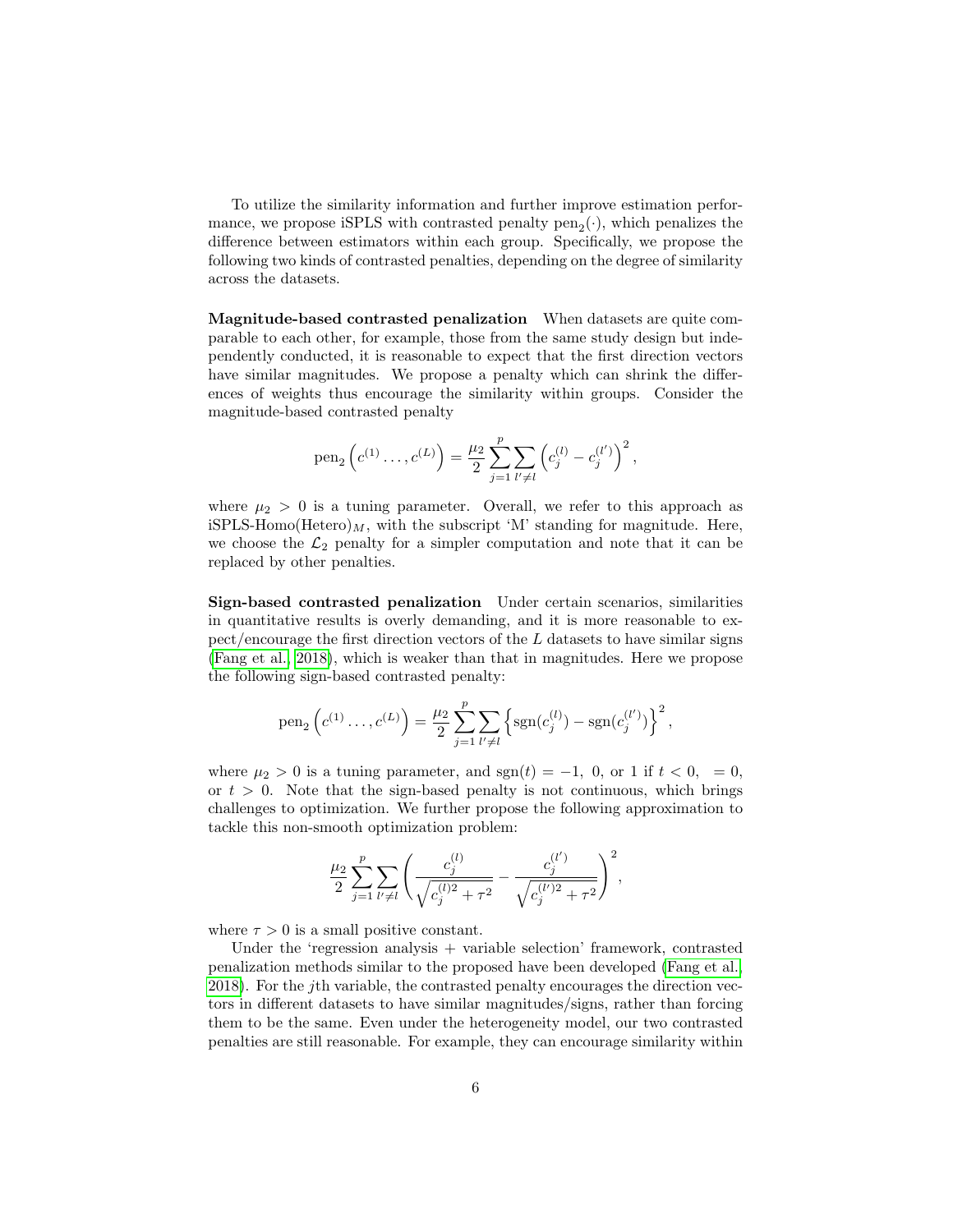a group by pulling the nonzero loading which has relatively small value towards zero. The degree of similarity is adjusted by the tuning parameter  $\mu_2$ . Shrinkage of the differences between parameter estimates based on magnitude or sign has been considered in the literatures [\(Chiquet et al., 2011;](#page-18-8) [Wang et al., 2016\)](#page-19-10), but is still novel under the context where we primarily focus on.

### 2.3 Computation

For the methods proposed in section 2.2, the computation algorithms share the same strategy with the SPLS procedure (Chun and Keles, 2010), where  $w^{(l)}$  and  $c^{(l)}$  are optimized iteratively for  $l = 1, \ldots, L$ . With fixed tuning and regularization parameters, the algorithm is repeated until convergence.

### Algorithm 1: Computational Algorithm for iSPLS

1 Initialize. For  $l = 1, \ldots, L$ :

a. Apply partial least squares regression of  $Y^{(l)}$  on  $X^{(l)}$ , and obtain the first direction vector  $w^{(l)}$ .

b. Set 
$$
t = 0
$$
,  $c_{[t]}^{(l)} = w_{[t]}^{(l)} = w^{(l)}$  and  $Z^{(l)} = X^{(l)\top}Y^{(l)}$ .

- 2 Update:
	- a. Optimize [\(4\)](#page-3-0) over  $w_{[t]}^{(l)}$  with fixed  $c_{[t-1]}^{(l)}$ .
	- b. Optimize [\(4\)](#page-3-0) over  $c_{[t]}^{(l)}$  with fixed  $w_{[t]}^{(l)}$  $\frac{(t)}{[t]}$  .

3 Repeat Step 2 until convergence. In our simulation, we use the  $\mathcal{L}_2$  norm of difference between two consecutive estimates smaller than a predetermined threshold as the criterion for convergence.

4 Normalize the final  $c_{\text{H}}^{(l)}$  $\binom{l}{[t]}$  as  $w^{(l)} = c^{(l)}_{[t]}$  $\frac{d(t)}{dt} / \Vert c_{[t]}^{(l)}$  $\|t\|_{[t]}^{(t)} \|_2$  for each  $l = 1, \ldots, L$ .

In Algorithm 1, the key is Step 2. For Step 2(a), with fixed  $c_{[t-1]}^{(l)}$ , the objective function [\(4\)](#page-3-0) becomes

<span id="page-6-0"></span>
$$
\min_{w^{(l)}} \sum_{l=1}^{L} \left\{ -\kappa w^{(l)\top} Z^{(l)} Z^{(l)\top} w^{(l)} + (1-\kappa) (c_{[t-1]}^{(l)} - w^{(l)})^{\top} Z^{(l)} Z^{(l)\top} (c_{[t-1]}^{(l)} - w^{(l)}) \right\},\tag{5}
$$

which does not involve the group part. Thus, we can optimize  $w^{(l)}$  in each dataset separately. Problem [\(5\)](#page-6-0) can be written as

$$
\min_{w^{(l)}} \left\| Z^{(l)\top} w^{(l)} - \kappa' Z^{(l)\top} c_{[t-1]}^{(l)} \right\|_2^2, \quad \text{s.t. } w^{(l)\top} w^{(l)} = 1, \text{ for } l = 1, \dots, L,
$$

where  $\kappa' = (1 - \kappa)/(1 - 2\kappa)$ . Then, by the method of Lagrangian multipliers, we have

$$
w_{[t]}^{(l)} = \kappa'(Z^{(l)}Z^{(l)\top} + \lambda^{*(l)}I)^{-1}Z^{(l)}Z^{(l)\top}c_{[t-1]}^{(l)},
$$

where the multiplier  $\lambda^{*(l)}$  is the solution of  $1/\kappa'^2 = c_{[t-1]}^{(l)\top} Z^{(l)} Z^{(l)\top} (Z^{(l)} Z^{(l)\top} +$  $\lambda I)^{-2} Z^{(l)} Z^{(l)\top} c^{(l)}_{[t-1]}.$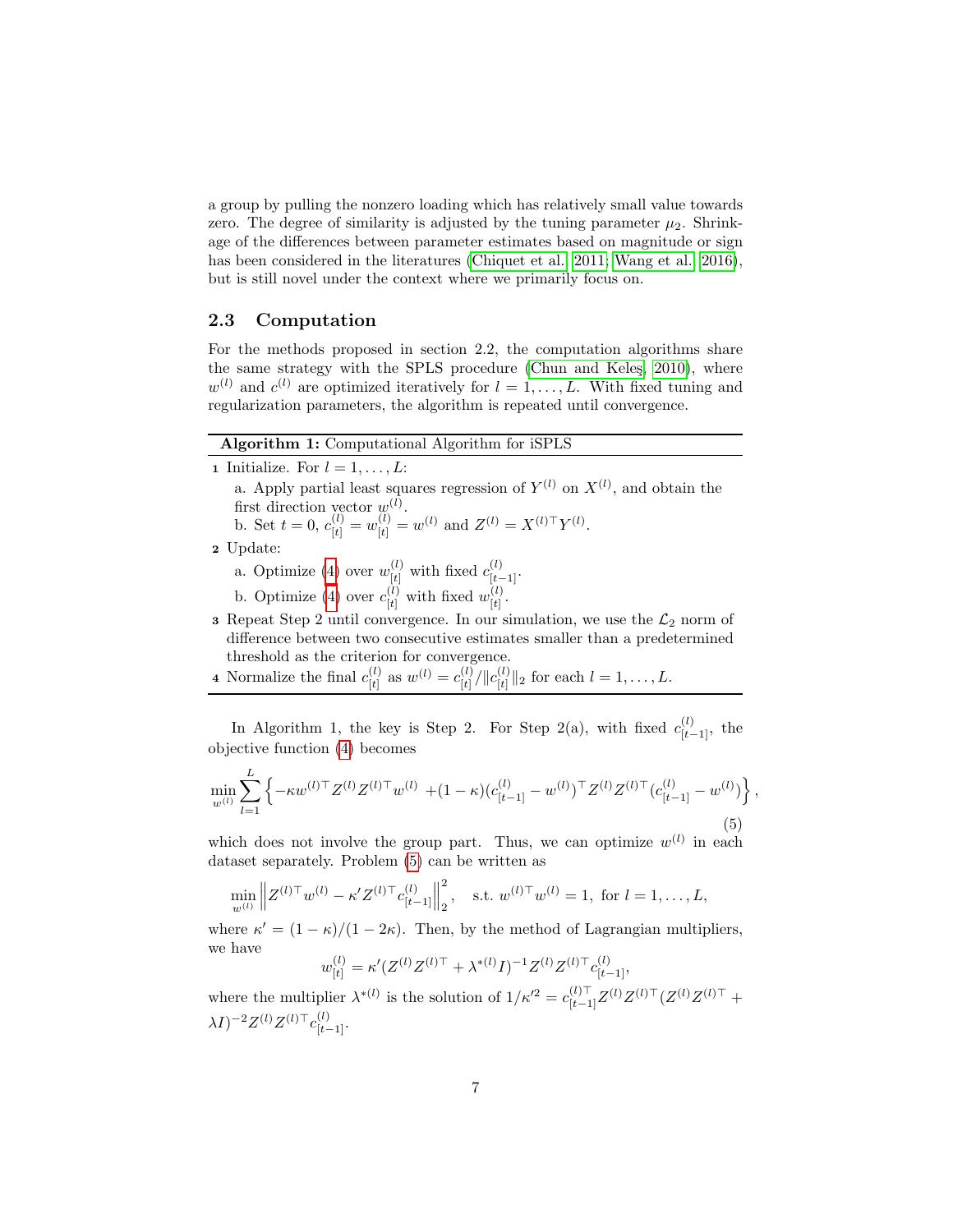For Step 2(b), when solving  $c^{(l)}$  for fixed  $w_{H}^{(l)}$  $\binom{t}{[t]}$ , problem [\(4\)](#page-3-0) becomes

$$
\min_{c^{(l)}} \sum_{l=1}^{L} \frac{1}{2n_l^2} \left( \left\| Z^{(l)\top} c^{(l)} - Z^{(l)\top} w_{[t]}^{(l)} \right\|_2^2 + \lambda \left\| c^{(l)} \right\|_2^2 \right) + \text{pen}_1 \left( c^{(1)}, \dots, c^{(L)} \right) + \text{pen}_2 \left( c^{(1)}, \dots, c^{(L)} \right).
$$

The iSPLS algorithms under the homogeneity and heterogeneity models are different. We adopt the coordinate descent (CD) approach, which minimizes the objective function with respect to one group of coefficients at a time and cycles through all groups. This method transforms a complicated minimization problem into a series of simple ones. The remainder of this section describes the CD algorithm for the heterogeneity model with a sign-based contrasted penalty. The computational algorithms for the homogeneity model and heterogeneity model with a magnitude-based contrasted penalty are described in the Appendix.

#### 2.3.1 iSPLS with the composite MCP

Consider the heterogeneity model with the sign-based contrasted penalty,

<span id="page-7-0"></span>
$$
\min_{c^{(l)}} \sum_{l=1}^{L} \frac{1}{2n_l^2} \left( \left\| Z^{(l)\top} c^{(l)} - Z^{(l)\top} w_{[t]}^{(l)} \right\|_2^2 + \lambda \left\| c^{(l)} \right\|_2^2 \right) + \sum_{j=1}^{p} \rho \left( \sum_{l=1}^{L} \rho(|c_j^{(l)}|; \mu_1, a); 1, b \right) + \frac{\mu_2}{2} \sum_{j=1}^{p} \sum_{l' \neq l} \left\{ \text{sgn}(c_j^{(l)}) - \text{sgn}(c_j^{(l')}) \right\}^2.
$$
\n(6)

For  $j = 1, \ldots, p$ , given the group parameter vectors  $c_k^{(l)}$  $\binom{u}{k}$  ( $k \neq j$ ) fixed at their current estimates  $c_{k,[t-1]}^{(l)}$ , we minimize the objective function [\(6\)](#page-7-0) with respect to  $c_j^{(l)}$ .  $\lambda$  here is required to be very large because  $Z^{(l)}$  is a  $p \times q$  matrix with a relatively small q (Chun and Keleş, 2010). With  $\lambda = \infty$ , we take the first order Taylor expansion about  $c_j^{(l)}$  for the first penalty, then the problem is approximately equivalent to minimizing

$$
\frac{1}{2}c_j^{(l)2} - w_{[t]}^{(l)\top}Z^{(l)}Z_j^{(l)\top}c_j^{(l)} + \alpha_{jl}|c_j^{(l)}| + \frac{\mu_2^*}{2}\sum_{l'\neq l}\left(\frac{c_j^{(l)}}{\sqrt{c_j^{(l)2} + \tau^2}} - \frac{c_{j,[t-1]}^{(l')}}{\sqrt{c_{j,[t-1]}^{(l')2} + \tau^2}}\right)^2,
$$

where  $\alpha_{jl} = \dot{\rho} \left( \sum_{l=1}^L \rho(|c_{j,[t-1]}^{(l)}|; \mu_1, a); 1, b \right) \dot{\rho} \left( |c_{j,[t-1]}^{(l)}|; \mu_1, a \right)$  and  $\mu_2^* = \mu_2 n_l^2$ . Thus,  $c_{i}^{(l)}$  $j_{j}[t]$  can be updated as follows: for  $l = 1, \ldots, L$ ,

- 1. Initialize  $r = 0$  and  $c_{j,[r]}^{(l)} = c_{j,[t-1]}^{(l)}$ .
- 2. Update  $r = r + 1$ . Compute:

$$
c_{j,[r]}^{(l)} = \frac{\text{sgn}(S_{j,[r-1]}^{(l)})(|S_{j,[r-1]}^{(l)}| - \alpha_{jl})_+}{(1 + \mu_2^*(L-1))/(c_{j,[r-1]}^{(l)2} + \tau^2)},
$$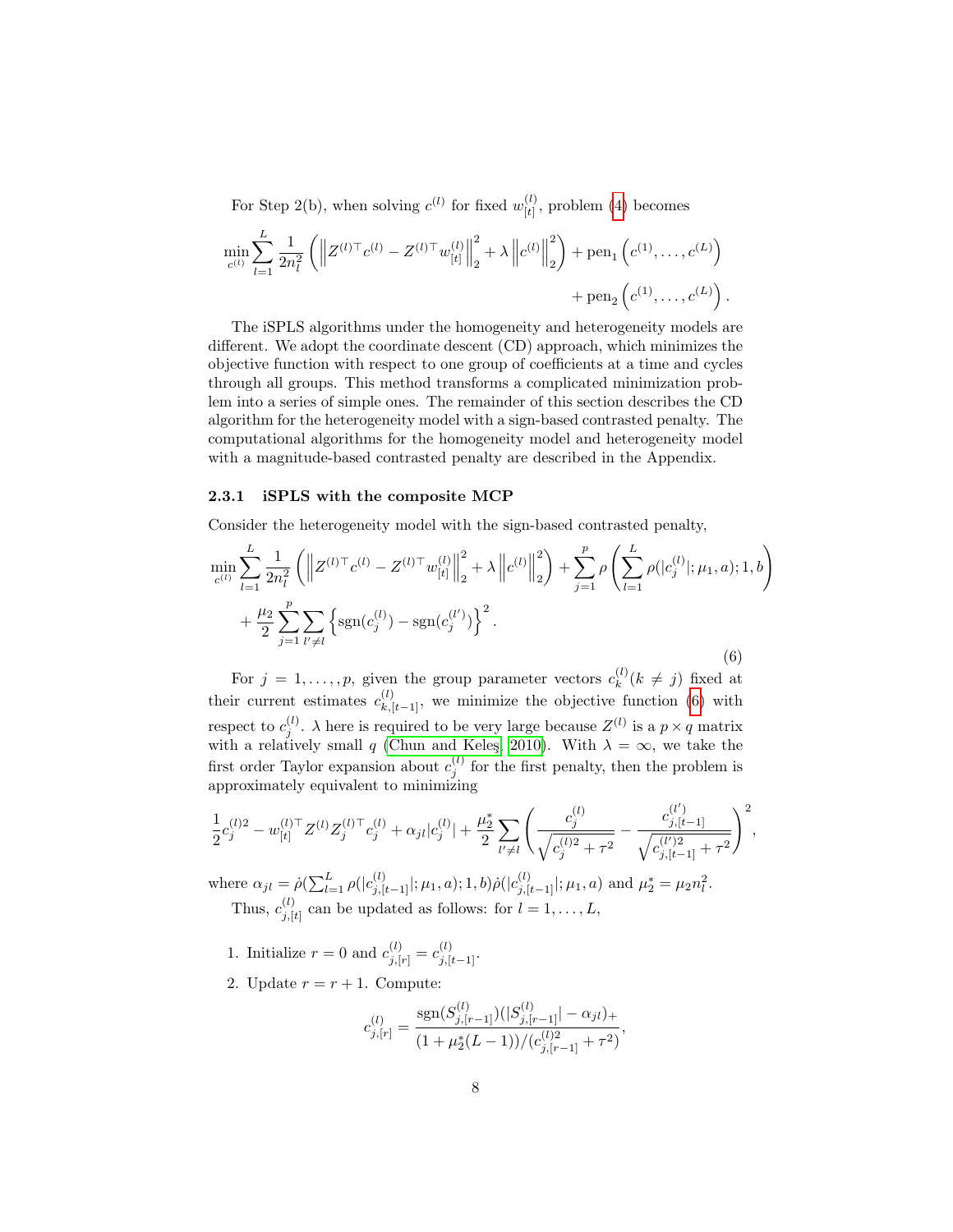where

$$
S_{j,[r-1]}^{(l)} = \sum_{m=1}^{p} \sum_{i=1}^{q} w_m^{(l)} Z_{mi}^{(l)} Z_{ji}^{(l)} + \frac{\mu_2^*}{\sqrt{c_{j,[r-1]}^{(l)2} + \tau^2}} \sum_{l' \neq l} \frac{c_{j,[r-1]}^{(l')}}{\sqrt{c_{j,[r-1]}^{(l)2} + \tau^2}}
$$
  
and  $\alpha_{jl} = \dot{\rho}(\sum_{l=1}^{L} \rho(|c_{j,[r-1]}^{(l)}|; \mu_1, a); 1, b) \dot{\rho}(|c_{j,[r-1]}^{(l)}|; \mu_1, a).$ 

,

3. Repeat Step 2 until convergence. The estimate at convergence is  $c_{i}^{(l)}$  $_{j,[t]}^{(\iota)}$ .

Tuning parameter selection iSPLS-Heteros involves regularization parameters a, b. [Breheny and Huang](#page-18-9) [\(2009\)](#page-18-9) suggested setting them connected in a manner to ensure that the group level penalty attains its maximum if and only if all of its components are at the maximum. Following published studies, we set  $a = 6$ . With the link between the inner and outer penalties, we set  $b = \frac{1}{2} L a \mu_1^2$ .  $iSPLS-Homo<sub>S</sub>$  only involves regularization parameters a, which is also set to be 6. We use cross-validation to choose tuning parameters  $\mu_1$  and  $\mu_2$ . Furthermore, iSPLS-Heteros involves  $\tau$ . In our study, we fix the value of  $\tau^2 = 0.5$ , following the suggestion of setting it as a small positive number [\(Dicker et al.,](#page-18-10) [2013\)](#page-18-10). Literature suggested that the proposed approach is valid if  $\tau$  is not too big, and the approximation can differentiate parameters with different signs.

# 3 Simulation

We simulate four independent studies each with sample size 40 and 120, and 5 response variables. For each sample, we simulate 100 predictor variables, which are jointly normally distributed, with marginal means zero and variances one. We assume that the predictor variables have an auto-regressive correlation structure, where variables j and k have correlation coefficient  $\rho^{j-k}$ , and  $\rho =$ 0.2 and 0.7, corresponding to weak and strong correlations, respectively. All the scenarios follow the model  $Y^{(l)} = X^{(l)}\beta^{(l)} + \epsilon^{(l)}$ , where  $\epsilon^{(l)}$  is normally distributed with mean zero. Following the data-generating mechanism in [Chun](#page-18-2) and Keleş [\(2010\)](#page-18-2), the columns of  $\beta_i^{(l)}$ , for  $i = 2, ..., 5$ , are generated by  $\beta_i^{(l)} =$  $1.2^{i-1}\beta_1^{(l)}$ . The sparsity structures of direction vectors  $w^{(l)}$  are controlled by  $\beta_1^{(l)}$ . Within each dataset, the number of variables associated with the responses is set to be 10. The nonzero coefficients  $\beta_1^{(l)}$  range from 0.5 to 4. We simulate under both the homogeneity and heterogeneity models.

Under the homogeneity model, direction vectors have the same sparsity structure, with similar or different nonzero values, corresponding to Scenario 1 and Scenario 2, respectively. Under the heterogeneity model, two scenarios are considered. In Scenario 3, four datasets share 5 important variables in common, and the rest important variables are dataset-specific. That is, direction vectors have partially overlapping sparsity structures. In Scenario 4, direction vectors have random sparsity structures with random overlappings. These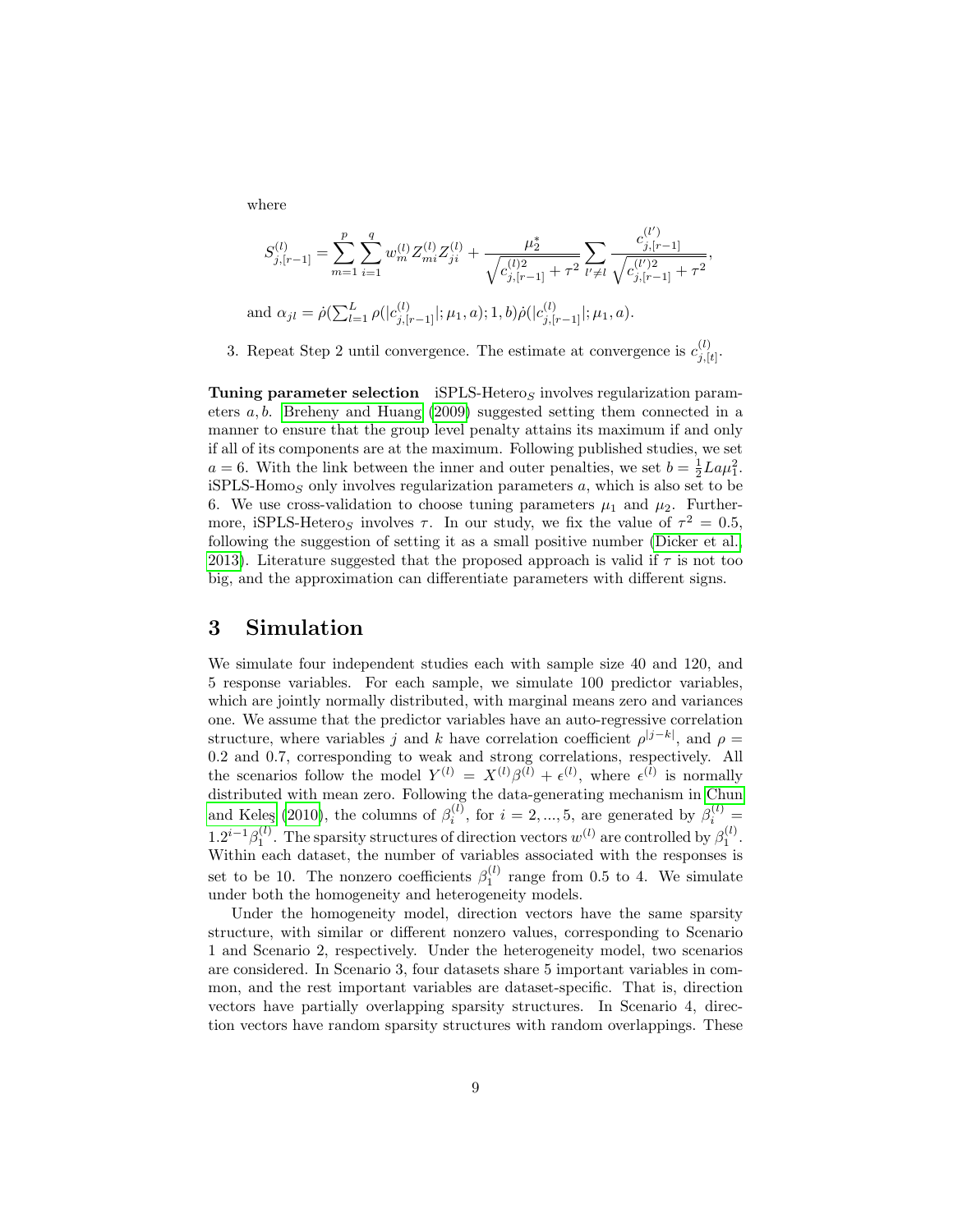four scenarios comprehensively cover different degrees of overlapping in sparsity structures.

To better gauge performance of the proposed approach, we also consider the following alternative approaches: (a) meta-analysis. We analyze each data set separately using the PLS or SPLS approaches and then combine results across datasets via meta-analysis; (b) a pooled approach. Four datasets are pooled together and analyzed by SPLS as a whole. For all approaches, the tuning parameters are selected via 5-fold cross-validation. To evaluate the accuracy of variable selection, the averages of sensitivities and specificities are computed across replicates. We also evaluate prediction performance by calculating meansquared prediction errors (MSPE).

Summary statistics based on 50 replicates are presented in Tables 1-4. The simulation indicates that the proposed integrative analysis method outperforms its competitors. More specifically, under the fully overlapping (homogeneity) case, when the magnitudes of nonzero values are similar across datasets (Scenario 1), iSPLS-Homo<sub>M</sub> has the most competitive performance. For example, in Table 1, with  $\rho = 0.2$  and  $n = 120$ , MSPEs are 49.062 (meta-PLS), 5.686 (meta-SPLS),  $1.350$  (pooled-SPLS),  $2.002$  (iSPLS-Homo<sub>M</sub>),  $2.414$  (iSPLS-Homo<sub>S</sub>), 3.368 (iSPLS-Hetero<sub>M</sub>) and 3.559 (iSPLS-Heteros), respectively. Note that under Scenario 1, the performance of iSPLS-Homo<sub>M</sub> and iSPLS-Homo<sub>S</sub> may be slightly inferior to that of pooled-SPLS. Since with fully comparable datasets, it is sensible to pool all data together, thus, pooled-SPLS may generate more accurate results. However, when the nonzero values are quite different across datasets (Scenario 2), as can be seen from Table 2, iSPLS-Homos outperforms others, including pooled-SPLS. Under the partially overlapping Scenario 3 (heterogeneity model), iSPLS-Hetero<sub>M</sub> and iSPLS-Heteros seem to have better performance, for example when  $\rho = 0.7$  and  $n = 40$ , they have higher Sensitivities (0.821 and 0.821, compared to 0.675, 0.575, 0.800 and 0.800 of the alternatives), smaller MSPEs (24.637 and 23.734, compared to 268.880, 30.928, 84.875, 40.867, and 39.492 of the alternatives), and with similar Specificities. Even under the non-overlapping Scenario 4, which is not favourable to multi-datasets analysis, the proposed integrative analysis still has reasonable performance. Thus, our integrative analysis methods have the potential to generate more satisfactory results comparable to meta-analysis, when the overlapping structure of multiple datasets is unknown.

To sum up, under the homogeneity cases,  $iSPLS-Homo<sub>M</sub>$  and  $iSPLS-Homo<sub>S</sub>$ have the most favourable performance, and under the heterogeneity cases, iSPLS-Heteros and iSPLS-Hetero<sub>M</sub> outperform the others. It is also interesting to observe that the performance of the constructed penalties depends on the degree of similarity across datasets. For example, in Table 2,  $iSPLS-Homo<sub>S</sub>$  (iSPLS- $Hetero<sub>S</sub>$ ), with a less stringent penalty, has relatively lower MSPEs than iSPLS- $Hom_{M}$  (iSPLS-Hetero<sub>M</sub>), while in Table 1, it is the other way around. This comparison suggests the sensibility of the proposed contrasted penalization.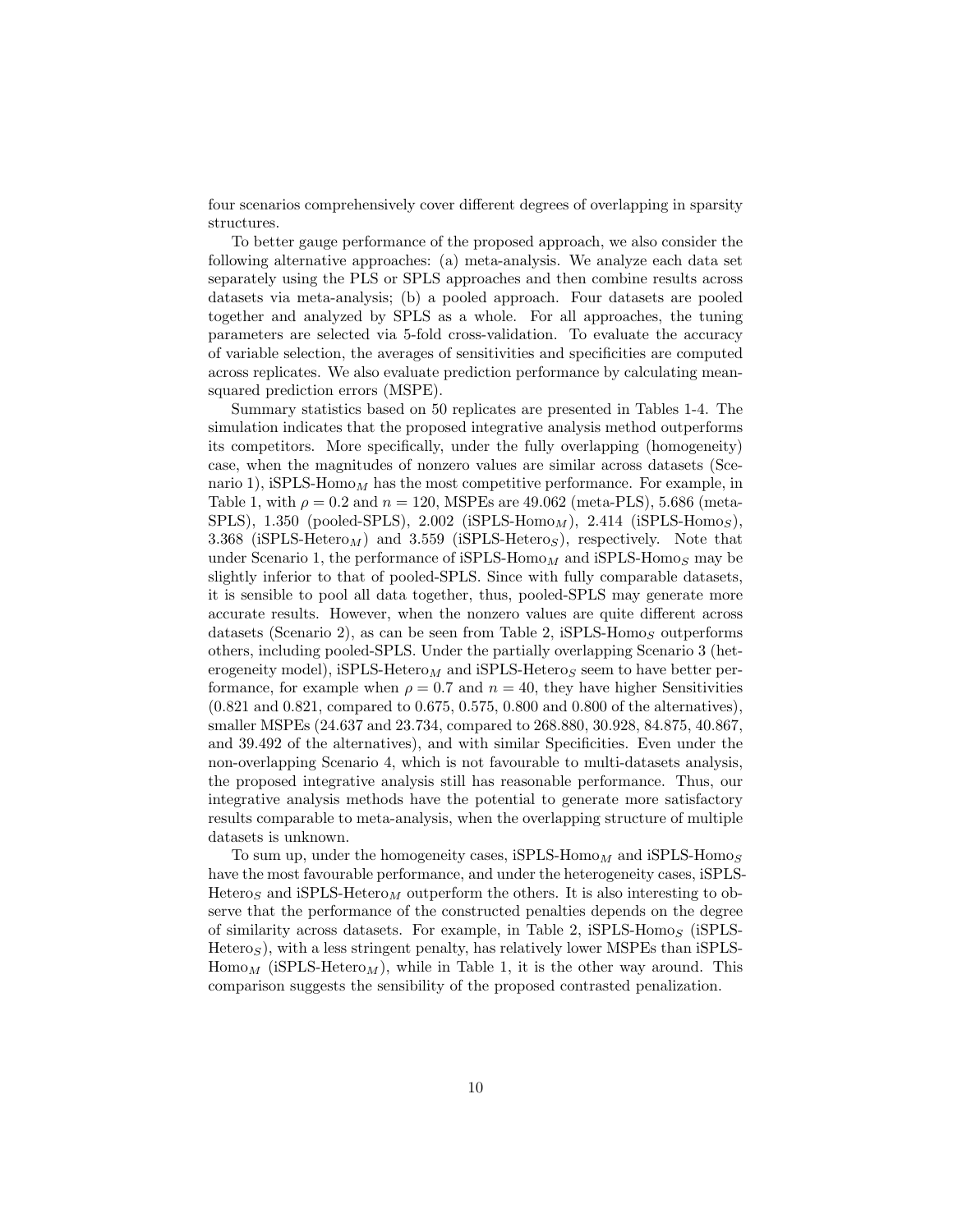| $\rho$           | $n_l$ | Method          | <b>MSPE</b>     |              | Specificity      |  |
|------------------|-------|-----------------|-----------------|--------------|------------------|--|
| $\overline{0.2}$ | 40    | $meta-PLS$      | 48.972 (4.676)  | 1(0)         | 0(0)             |  |
|                  |       | meta-SPLS       | 24.739 (3.879)  | 0.632(0.135) | 0.873(0.111)     |  |
|                  |       | pooled-SPLS     | 4.377(2.486)    | 0.810(0.127) | 0.999(0.003)     |  |
|                  |       | $iSPLS-HomoM$   | 9.452(4.369)    | 0.840(0.110) | 0.982<br>(0.018) |  |
|                  |       | $iSPLS-HomoS$   | 10.151(4.027)   | 0.837(0.119) | 0.980(0.022)     |  |
|                  |       | $iSPLS-HeteroM$ | 18.287 (6.022)  | 0.845(0.152) | 0.757(0.063)     |  |
|                  |       | $iSPLS-Heteros$ | 15.462(6.251)   | 0.875(0.143) | 0.743(0.060)     |  |
| $\overline{0.2}$ | 120   | $meta-PLS$      | 49.062(4.151)   | 1(0)         | 0(0)             |  |
|                  |       | $meta-SPLS$     | 5.686(2.056)    | 0.799(0.053) | 0.994(0.007)     |  |
|                  |       | pooled-SPLS     | 1.350(1.229)    | 0.937(0.025) | 0.999(0.000)     |  |
|                  |       | $iSPLS-HomoM$   | 2.002(0.920)    | 0.993(0.008) | 0.956(0.016)     |  |
|                  |       | $iSPLS-HomoS$   | 2.414(0.951)    | 0.997(0.008) | 0.929(0.014)     |  |
|                  |       | $iSPLS-HeteroM$ | 3.368(1.211)    | 0.955(0.039) | 0.945(0.019)     |  |
|                  |       | $iSPLS-Heteros$ | 3.559(1.297)    | 0.982(0.051) | 0.872(0.007)     |  |
| 0.7              | 40    | meta-PLS        | 106.532 (7.066) | 1(0)         | 0(0)             |  |
|                  |       | $meta-SPLS$     | 16.212 (4.033)  | 0.828(0.063) | 0.962(0.011)     |  |
|                  |       | pooled-SPLS     | 5.984 (1.939)   | 0.893(0.065) | 0.984(0.037)     |  |
|                  |       | $iSPLS-HomoM$   | 6.956(1.885)    | 0.967(0.018) | 0.947(0.021)     |  |
|                  |       | $iSPLS-HomoS$   | 7.000(2.067)    | 0.967(0.018) | 0.946(0.020)     |  |
|                  |       | $iSPLS-HeteroM$ | 13.630(3.817)   | 0.896(0.109) | 0.946(0.019)     |  |
|                  |       | $iSPLS-HeteroS$ | 13.855 (3.778)  | 0.909(0.112) | 0.942(0.020)     |  |
| 0.7              | 120   | meta-PLS        | 102.629(9.225)  | 1(0)         | 0(0)             |  |
|                  |       | meta-SPLS       | 4.824(1.913)    | 0.912(0.049) | 0.985(0.012)     |  |
|                  |       | pooled-SPLS     | 2.454(1.481)    | 0.883(0.056) | 0.994(0.023)     |  |
|                  |       | $iSPLS-HomoM$   | 2.292(0.829)    | 0.987(0.018) | 0.977(0.014)     |  |
|                  |       | $iSPLS-HomoS$   | 2.356(0.785)    | 0.987(0.018) | 0.976(0.014)     |  |
|                  |       | $iSPLS-HeteroM$ | 3.718(0.995)    | 0.988(0.051) | 0.948(0.013)     |  |
|                  |       | $iSPLS-HeteroS$ | 3.609(1.077)    | 0.997(0.035) | 0.942(0.012)     |  |

Table 1: Simulation results for Scenario  $\mathbb{1}(M=4, p=100)$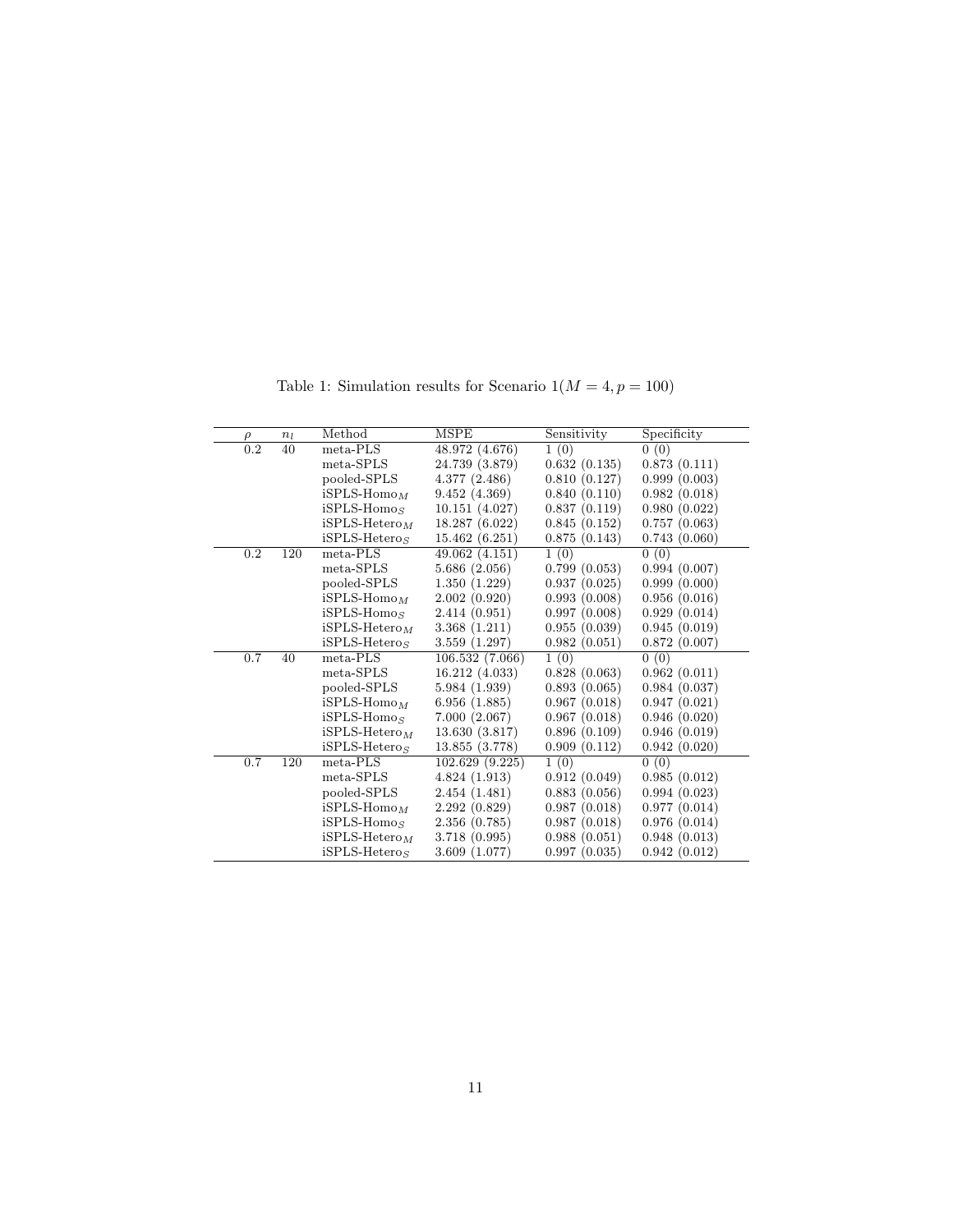| $\rho$           | $n_l$ | Method<br>MSPE  |                  | Sensitivity  | Specificity  |  |
|------------------|-------|-----------------|------------------|--------------|--------------|--|
| $\overline{0.2}$ | 40    | meta-PLS        | 87.769 (14.532)  | 1(0)         | 0(0)         |  |
|                  |       | meta-SPLS       | 31.173 (8.422)   | 0.532(0.074) | 0.919(0.073) |  |
|                  |       | pooled-SPLS     | 33.533 (4.519)   | 0.883(0.095) | 0.976(0.042) |  |
|                  |       | $iSPLS-HomoM$   | 17.567 (5.086)   | 0.993(0.025) | 0.681(0.084) |  |
|                  |       | $iSPLS-HomoS$   | 16.881 (4.548)   | 0.993(0.025) | 0.681(0.084) |  |
|                  |       | $iSPLS-HeteroM$ | 28.803 (6.574)   | 0.756(0.122) | 0.774(0.057) |  |
|                  |       | $iSPLS-HeteroS$ | 25.990 (5.446)   | 0.819(0.102) | 0.739(0.063) |  |
| 0.2              | 120   | meta-PLS        | 85.138 (4.172)   | 1(0)         | 0(0)         |  |
|                  |       | meta-SPLS       | 9.015(1.283)     | 0.672(0.054) | 0.994(0.005) |  |
|                  |       | pooled-SPLS     | 27.068 (0.867)   | 0.993(0.076) | 1.000(0.003) |  |
|                  |       | $iSPLS-HomoM$   | 3.673(0.552)     | 1.000(0.025) | 0.983(0.024) |  |
|                  |       | $iSPLS-HomoS$   | 3.589(0.649)     | 1.000(0.018) | 0.982(0.043) |  |
|                  |       | $iSPLS-HeteroM$ | 6.050(0.555)     | 0.898(0.040) | 0.956(0.024) |  |
|                  |       | $iSPLS-Heteros$ | 6.674(0.776)     | 0.949(0.030) | 0.939(0.032) |  |
| 0.7              | 40    | meta-PLS        | 192.366 (10.990) | 1(0)         | 0(0)         |  |
|                  |       | meta-SPLS       | 28.179 (5.592)   | 0.652(0.078) | 0.981(0.015) |  |
|                  |       | pooled-SPLS     | 65.284(5.221)    | 0.970(0.101) | 0.963(0.018) |  |
|                  |       | $iSPLS-HomoM$   | 10.186 (4.096)   | 0.997(0.055) | 0.948(0.023) |  |
|                  |       | $iSPLS-HomoS$   | 9.909(4.031)     | 0.997(0.055) | 0.947(0.022) |  |
|                  |       | $iSPLS-HeteroM$ | 23.300 (9.108)   | 0.741(0.096) | 0.953(0.017) |  |
|                  |       | $iSPLS-Heteros$ | 22.974 (9.806)   | 0.765(0.095) | 0.950(0.019) |  |
| 0.7              | 120   | meta-PLS        | 175.348 (8.390)  | 1(0)         | 0(0)         |  |
|                  |       | meta-SPLS       | 14.871 (1.943)   | 0.745(0.041) | 0.975(0.010) |  |
|                  |       | pooled-SPLS     | 61.626(0.758)    | 0.963(0.059) | 0.986(0.008) |  |
|                  |       | $iSPLS-HomoM$   | 5.923(0.913)     | 0.997(0.035) | 0.972(0.012) |  |
|                  |       | $iSPLS-HomoS$   | 5.764(0.913)     | 0.997(0.035) | 0.971(0.013) |  |
|                  |       | $iSPLS-HeteroM$ | 10.742(1.252)    | 0.911(0.016) | 0.917(0.012) |  |
|                  |       | $iSPLS-HeteroS$ | 9.354(1.267)     | 0.946(0.009) | 0.912(0.011) |  |

Table 2: Simulation results for Scenario  $2(M=4,p=100)$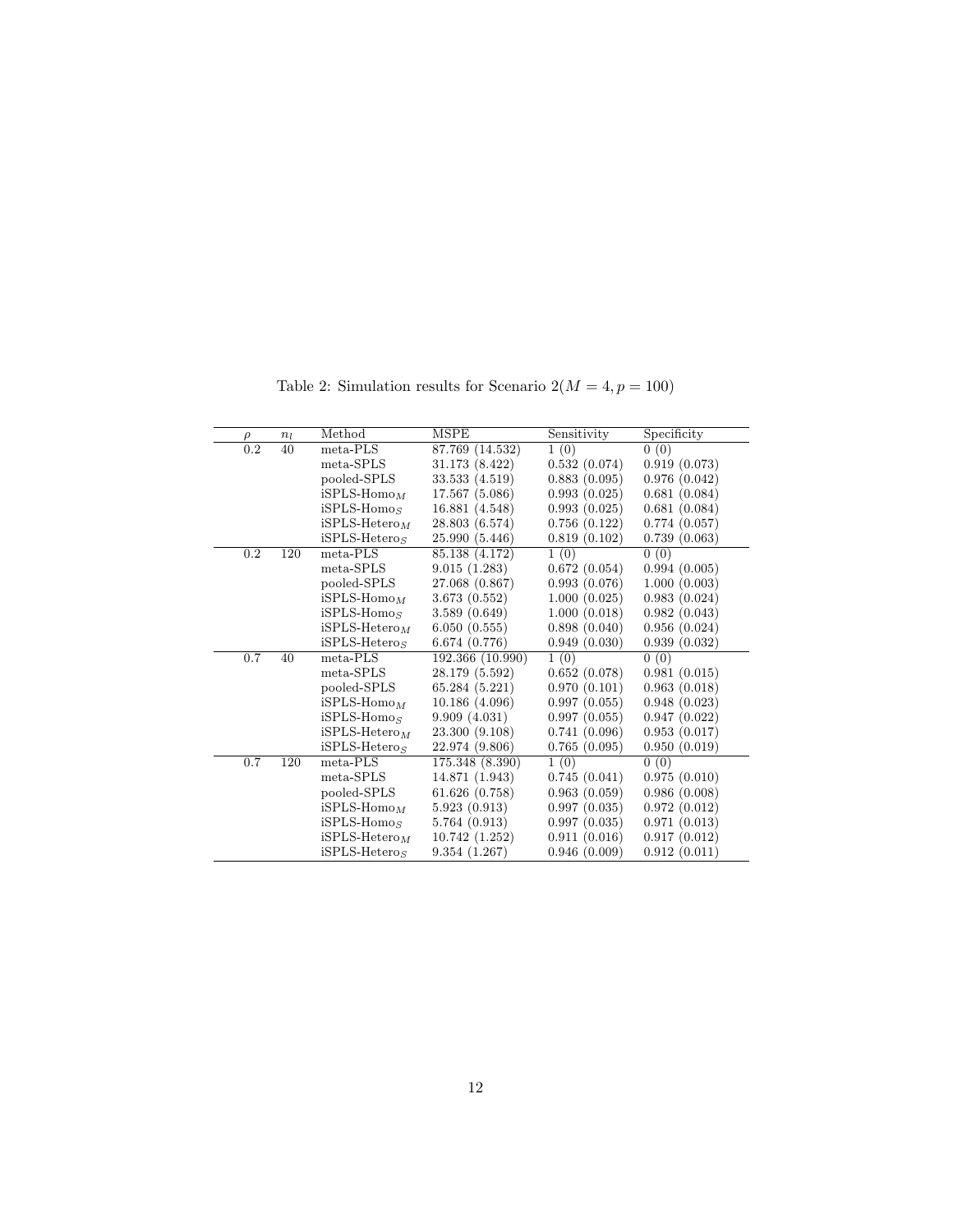| $\overline{0.2}$<br>1(0)<br>0(0)<br>meta-PLS<br>40<br>76.919 (11.918)  |              |
|------------------------------------------------------------------------|--------------|
|                                                                        |              |
| 0.551(0.118)<br>meta-SPLS<br>35.372 (6.920)                            | 0.900(0.087) |
| 0.675(0.289)<br>pooled-SPLS<br>54.006 (6.920)                          | 0.730(0.289) |
| $iSPLS-HomoM$<br>0.900(0.057)<br>28.495 (4.416)                        | 0.589(0.062) |
| 0.900(0.069)<br>$iSPLS-HomoS$<br>27.897 (4.231)                        | 0.589(0.070) |
| 0.800(0.137)<br>$iSPLS-HeteroM$<br>23.201 (5.788)                      | 0.847(0.042) |
| 0.800(0.134)<br>$iSPLS-Heteros$<br>21.616 (5.632)                      | 0.856(0.039) |
| $\overline{0.2}$<br>1(0)<br>0(0)<br>120<br>meta-PLS<br>84.613 (16.931) |              |
| meta-SPLS<br>10.995(2.382)<br>0.696(0.082)                             | 0.990(0.010) |
| pooled-SPLS<br>44.243 (3.532)<br>0.600(0.190)                          | 0.847(0.125) |
| $iSPLS-HomoM$<br>0.902(0.050)<br>12.445(1.995)                         | 0.683(0.049) |
| $iSPLS-HomoS$<br>0.908(0.049)<br>12.471 (1.993)                        | 0.674(0.058) |
| $iSPLS-HeteroM$<br>0.882(0.050)<br>8.699 (1.768)                       | 0.926(0.016) |
| $iSPLS-Heteros$<br>8.467 (1.826)<br>0.882(0.049)                       | 0.931(0.015) |
| 0(0)<br>0.7<br>$meta-PLS$<br>268.880 (12.323)<br>1(0)<br>40            |              |
| meta-SPLS<br>30.928 (7.532)<br>0.675(0.084)                            | 0.939(0.022) |
| pooled-SPLS<br>84.875 (7.594)<br>0.575(0.152)                          | 0.909(0.073) |
| $iSPLS-HomoM$<br>0.800(0.084)<br>40.867(6.147)                         | 0.700(0.152) |
| $iSPLS-HomoS$<br>0.800(0.080)<br>39.492 (5.919)                        | 0.700(0.171) |
| $iSPLS-HeteroM$<br>0.821(0.102)<br>24.637 (6.887)                      | 0.900(0.051) |
| $iSPLS-Heteros$<br>23.734 (6.373)<br>0.825(0.111)                      | 0.911(0.068) |
| 1(0)<br>0(0)<br>0.7<br>meta-PLS<br>120<br>258.583 (8.390)              |              |
| meta-SPLS<br>12.631(2.791)<br>0.900(0.062)                             | 0.971(0.011) |
| pooled-SPLS<br>0.800(0.138)<br>73.999 (6.112)                          | 0.772(0.135) |
| $iSPLS-HomoM$<br>0.998(0.010)<br>20.475 (3.493)                        | 0.364(0.066) |
| $iSPLS-HomoS$<br>0.998(0.010)<br>20.463 (3.445)                        | 0.364(0.066) |
| $iSPLS-HeteroM$<br>0.988(0.019)<br>10.228(2.837)                       | 0.895(0.022) |
| $iSPLS-HeteroS$<br>10.113(2.818)<br>0.988(0.062)                       | 0.895(0.011) |

Table 3: Simulation results for Scenario  $3(M=4, p=100)$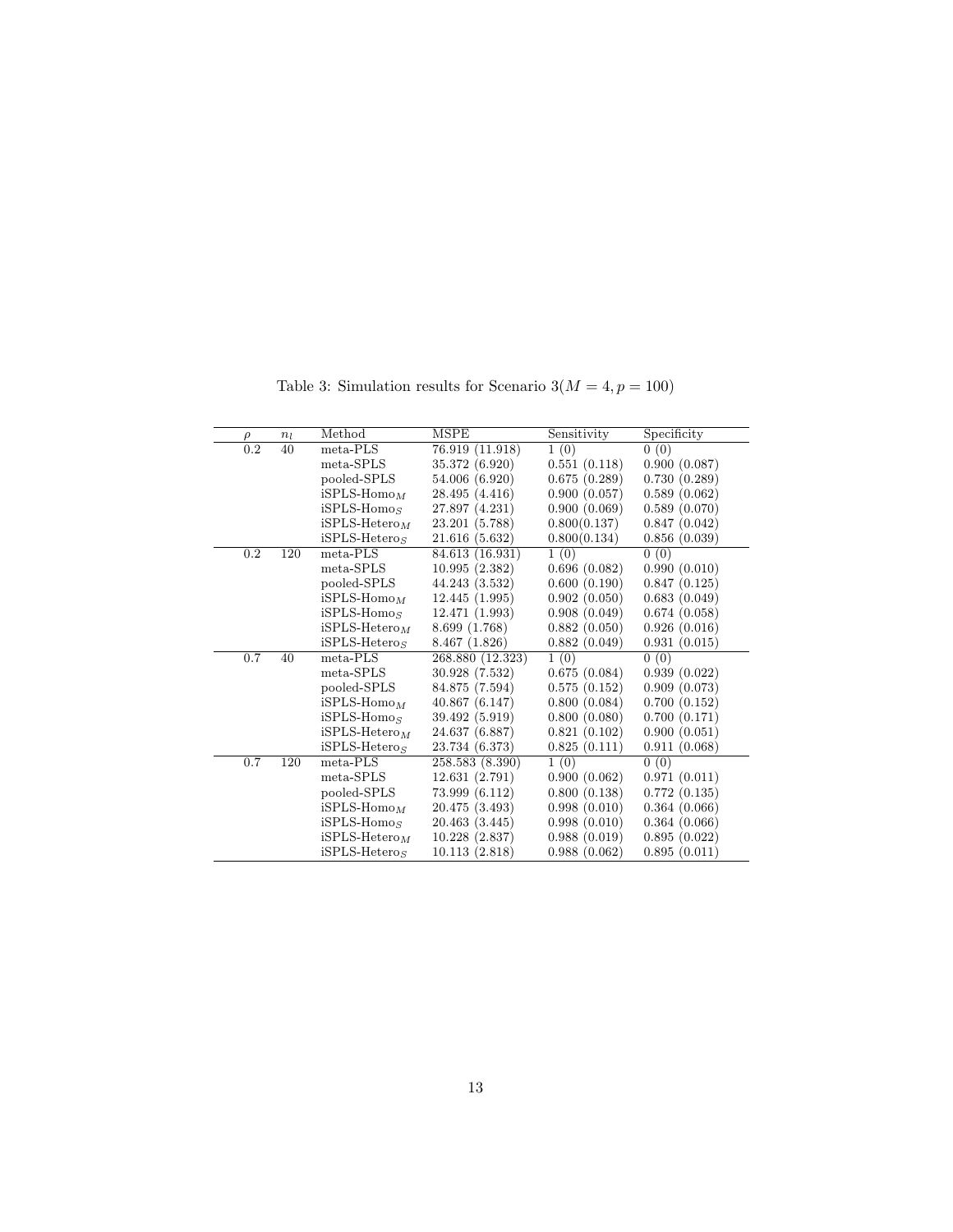| $\rho$           | $n_l$ | Method          | MSPE             |              | Specificity  |  |
|------------------|-------|-----------------|------------------|--------------|--------------|--|
| $\overline{0.2}$ | 40    | $meta-PLS$      | 203.530 (25.691) | 1(0)         | 0(0)         |  |
|                  |       | meta-SPLS       | 92.530 (21.452)  | 0.580(0.105) | 0.880(0.096) |  |
|                  |       | pooled-SPLS     | 174.432 (14.915) | 0.491(0.300) | 0.608(0.288) |  |
|                  |       | $iSPLS-HomoM$   | 100.245 (14.246) | 0.852(0.067) | 0.404(0.084) |  |
|                  |       | $iSPLS-HomoS$   | 98.013 (14.990)  | 0.851(0.064) | 0.403(0.073) |  |
|                  |       | $iSPLS-HeteroM$ | 79.508 (19.775)  | 0.633(0.111) | 0.918(0.026) |  |
|                  |       | $iSPLS-Heteros$ | 81.041 (19.177)  | 0.626(0.106) | 0.920(0.025) |  |
| 0.2              | 120   | $meta-PLS$      | 233.403 (41.459) | 1(0)         | 0(0)         |  |
|                  |       | $meta-SPLS$     | 26.850(5.595)    | 0.689(0.060) | 0.994(0.067) |  |
|                  |       | pooled-SPLS     | 155.342 (12.988) | 0.500(0.098) | 0.717(0.041) |  |
|                  |       | $iSPLS-HomoM$   | 42.005(5.538)    | 0.914(0.047) | 0.496(0.055) |  |
|                  |       | $iSPLS-HomoS$   | 41.962(5.566)    | 0.913(0.047) | 0.498(0.063) |  |
|                  |       | $iSPLS-HeteroM$ | 24.120 (4.955)   | 0.878(0.076) | 0.925(0.025) |  |
|                  |       | $iSPLS-Heteros$ | 24.177 (4.865)   | 0.88(0.077)  | 0.926(0.018) |  |
| 0.7              | 40    | $meta-PLS$      | 542.745 (91.125) | 1(0)         | 0(0)         |  |
|                  |       | meta-SPLS       | 69.596 (22.876)  | 0.654(0.089) | 0.974(0.024) |  |
|                  |       | pooled-SPLS     | 357.967 (34.464) | 0.401(0.236) | 0.753(0.219) |  |
|                  |       | $iSPLS-HomoM$   | 100.322 (17.976) | 0.937(0.055) | 0.437(0.067) |  |
|                  |       | $iSPLS-HomoS$   | 97.774 (20.713)  | 0.937(0.054) | 0.436(0.069) |  |
|                  |       | $iSPLS-HeteroM$ | 66.089 (16.784)  | 0.904(0.083) | 0.776(0.041) |  |
|                  |       | $iSPLS-Heteros$ | 64.131 (16.378)  | 0.904(0.089) | 0.771(0.024) |  |
| 0.7              | 120   | $meta-PLS$      | 636.34 (73.501)  | 1(0)         | 0(0)         |  |
|                  |       | meta-SPLS       | 35.067 (8.960)   | 0.872(0.015) | 0.954(0.057) |  |
|                  |       | pooled-SPLS     | 331.250 (9.337)  | 0.469(0.110) | 0.773(0.075) |  |
|                  |       | $iSPLS-HomoM$   | 56.381 (11.017)  | 0.992(0.047) | 0.465(0.018) |  |
|                  |       | $iSPLS-HomoS$   | 56.234 (11.021)  | 0.993(0.047) | 0.461(0.019) |  |
|                  |       | $iSPLS-HeteroM$ | 31.622 (8.855)   | 0.943(0.066) | 0.913(0.016) |  |
|                  |       | $iSPLS-HeteroS$ | 30.625 (8.501)   | 0.943(0.063) | 0.911(0.017) |  |

Table 4: Simulation results for Scenario  $4(M=4,p=100)$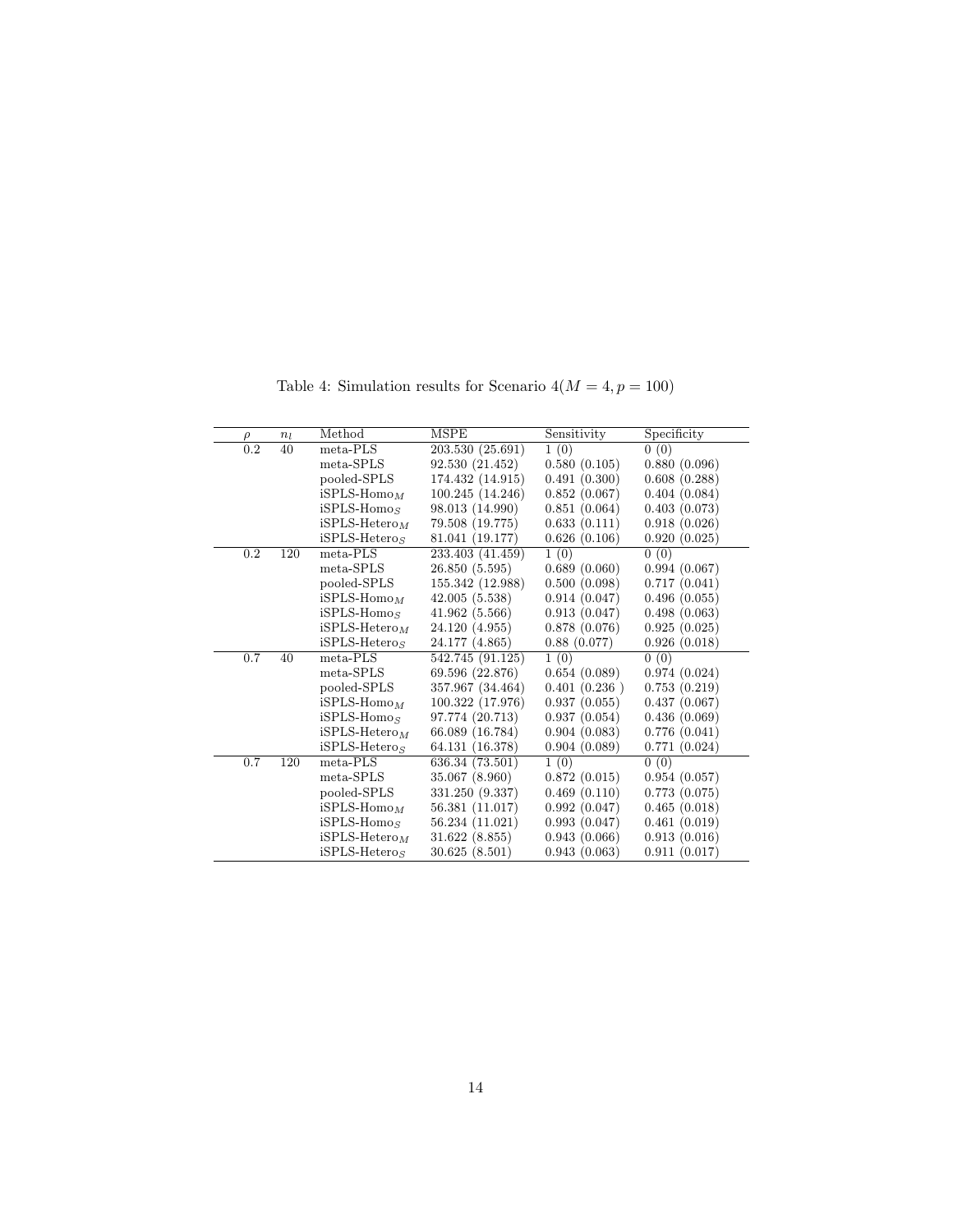# 4 Data analysis

### 4.1 Analysis of cutaneous melanoma data

We analyze three datasets from the TCGA cutaneous melanoma (SKCM) study, corresponding to different tumor stages, with 70 samples in stage 1, 60 in stage 2, and 110 in stage 3 and 4. Studies have been conducted on Breslow thickness, an important prognostic marker, which is regulated by gene expressions. However, most of these studies use all samples from different stages together. Exploratory analysis suggests that beyond similarity, there also exists considerable variation across the three stages. The number of gene expression measurements contained in these three datasets is 18947 in all. To generate more accurate results with quite limited samples, we conduct our analysis based on the result of [Sun et al.](#page-19-11) [\(2018\)](#page-19-11), in which they develop a Community Fusion (CoFu) approach to conduct variable selection while taking account into the network community structure of omics measurements. After undergoing procedures including the unique identification of genes, matching of gene names with those in the SKCM dataset, a supervised screening, network construction and community identification, a total of 21 communities, with 126 genes, are identified as associated with the response using their proposed CoFu method, and are used here for downstream analysis.

We apply the proposed integrative analysis methods and their competitors, meta-analysis, and pooled analysis. It is found that the identified variables vary across methods and stages. For example, Figure 1 shows the estimation results for genes in community 3, 5 and 42, in which each row corresponds to one dataset. We can see that, for one specific set, although results generated by different methods vary to each other, they share some nonzero loadings in common, and the number of overlapping genes identified by different methods are summarized in Table 5. Genes identified by iSPLS-Hetero shown in Figure 1 demonstrate the stage-specific feature in a specific community, thereby indicating the difference across tumor stages.

To evaluate prediction performance and stability of identification, we first randomly split each dataset into 75% for training and 25% for testing. Then, estimation results are generated by the training set and used to make a prediction for the testing set. The root mean squared error (RMSE) is used to measure prediction performance. Furthermore, for each gene, we compute its observed occurrence index (OOI) [\(Huang and Ma, 2010\)](#page-19-12), that is, its probability of being identified in 100 resamplings. The results of RMSEs and OOIs for each method are shown in Table 6, which suggests the stability of our proposed methods as well as their competitive performance compared to the alternatives.

### 4.2 Analysis of lung cancer data

We collect two lung cancer datasets, on Lung Adenocarcinoma (LUAD) and Lung Squamous Cell Carcinoma (LUSC), with sample sizes equal to 142 and 89, respectively. Studies have been conducted to analyze FEV1, which is a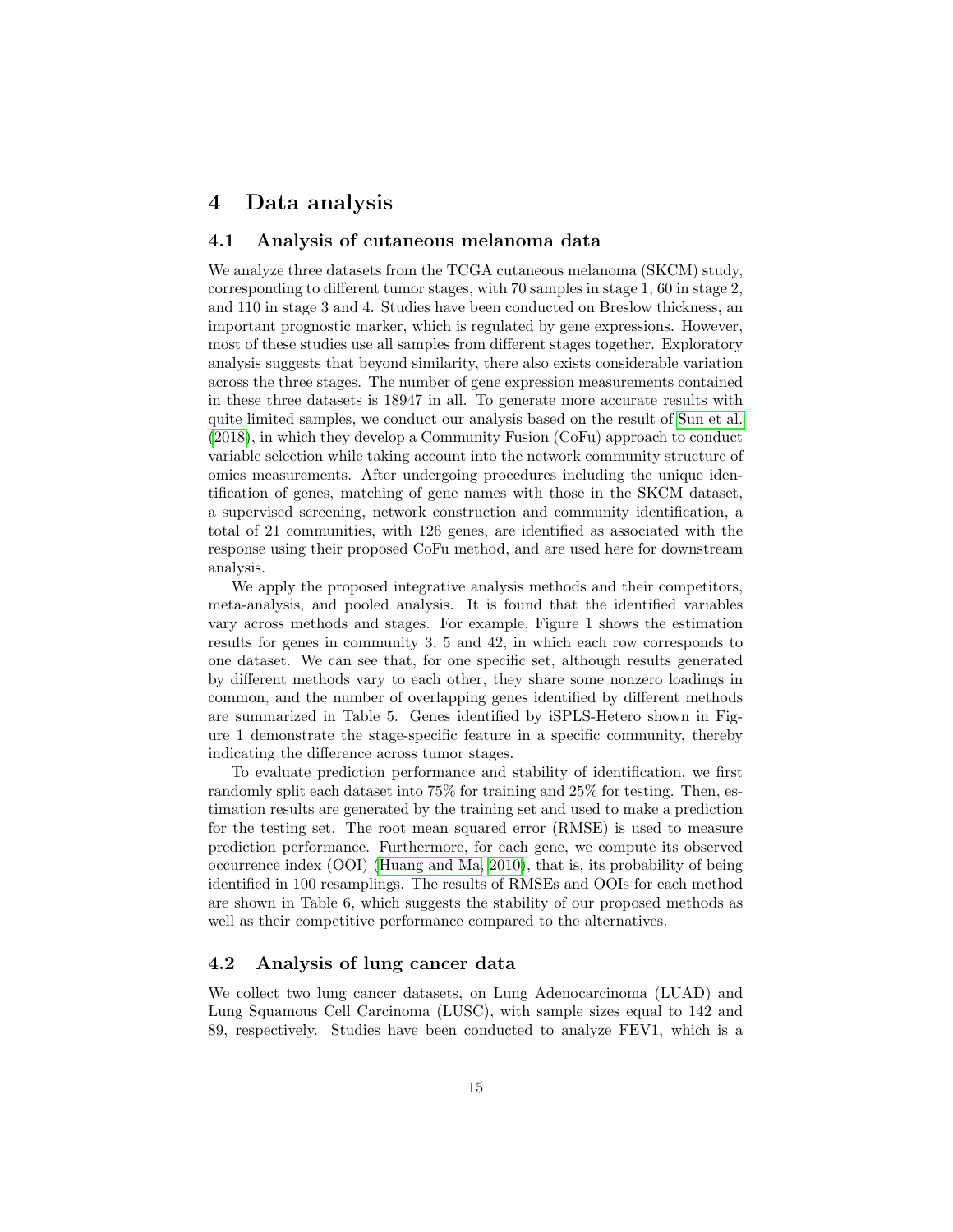

Figure 1: Analysis of the TCGA SKCM data. Rhombus and cross in blue and orange correspond to iSPLS-Homo and Hetero with magnitude and sign penalties, respectively. Pink cross and red circle correspond to meta-SPLS and pooled-SPLS.

measure of lung function, and its relationship with gene expressions, using two datasets, however, separately. Since both Adenocarcinoma and Squamous Cell Carcinoma are non-small cell lung carcinomas, we may expect a certain degree of similarity between them. With the consideration on both difference and similarity, we apply our proposed integrative methods on these two datasets. Our analysis focuses on 474 genes in 26 communities, which are identified as associated with the response, based on the results of [Sun et al.](#page-19-11) [\(2018\)](#page-19-11).

We perform the same procedure as described above. The identified variables vary across methods and datasets. To better illustrate the estimation results, Figure 2 shows the behaviors of three communities identified by the above methods, from which we can easily see both the similarities and differences between these two datasets. Stability and prediction performance evaluation are conducted by computing the RMSEs and OOIs from 100 resamplings, following the same procedure as described above. Overall results are summarized in Table 5-6, and the iSPLS methods have relatively lower RMSEs and higher OOIs than the other methods.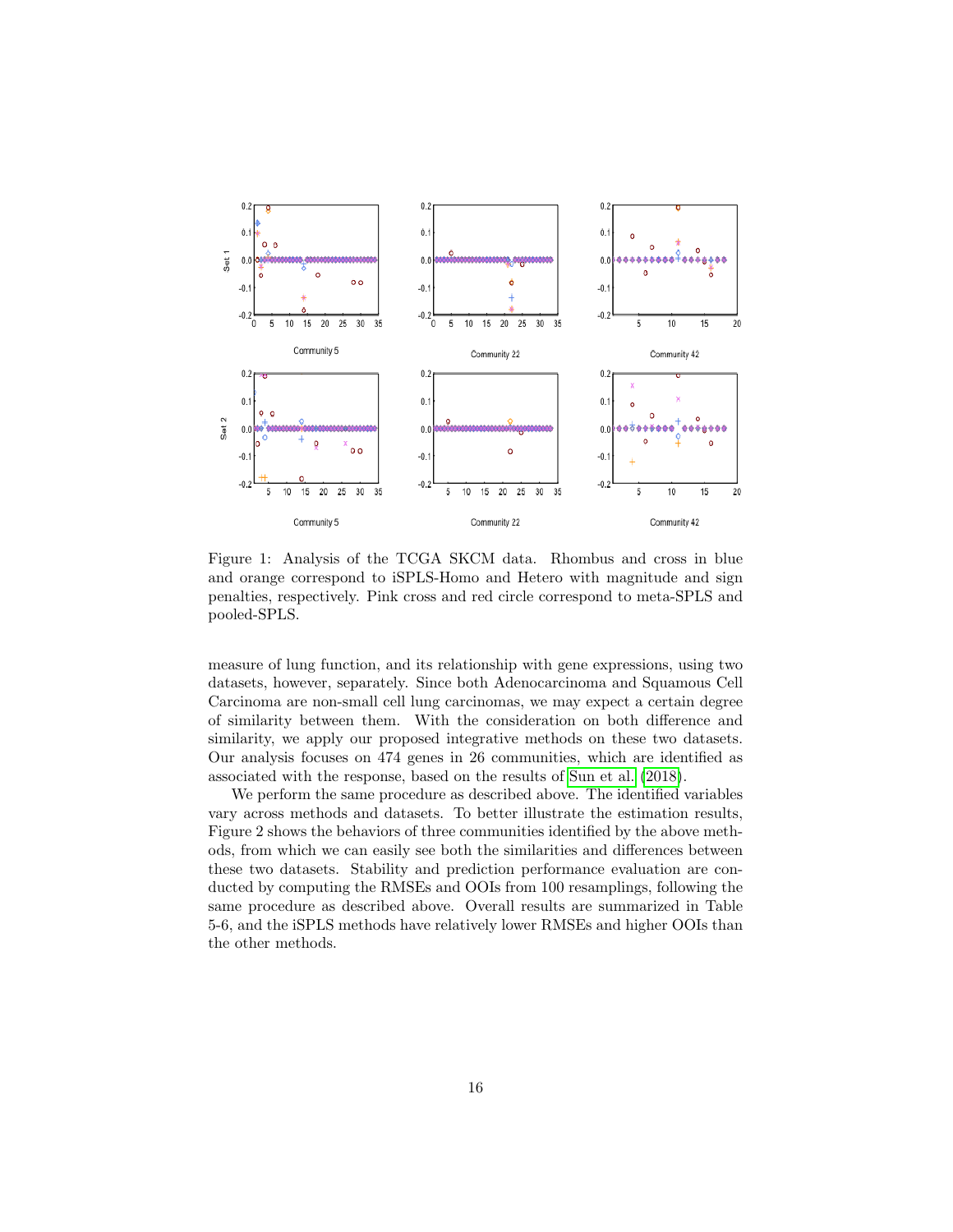|                  |             |           |           | iSPLS     |                     |                     |
|------------------|-------------|-----------|-----------|-----------|---------------------|---------------------|
| Method           | pooled-SPLS | meta-SPLS | $Hom_{M}$ | $Hom_{S}$ | Hetero <sub>M</sub> | Hetero <sub>S</sub> |
| SKCM data        |             |           |           |           |                     |                     |
| pooled-SPLS      | 100         | 34        | 20        | 21        | 51                  | 53                  |
| meta-SPLS        |             | 107       | 28        | 29        | 71                  | 72                  |
| $iSPLS-HomoM$    |             |           | 45        | 45        | 45                  | 45                  |
| $iSPLS-HomoS$    |             |           |           | 46        | 46                  | 46                  |
| $iSPLS-Heteron$  |             |           |           |           | 83                  | 75                  |
| $iSPLS-Heteros$  |             |           |           |           |                     | 89                  |
| Lung cancer data |             |           |           |           |                     |                     |
| pooled-SPLS      | 145         | 78        | 37        | 40        | 66                  | 51                  |
| meta-SPLS        |             | 92        | 39        | 42        | 76                  | 58                  |
| $iSPLS-HomoM$    |             |           | 39        | 39        | 38                  | 35                  |
| $iSPLS-Homos$    |             |           |           | 42        | 40                  | 36                  |
| $iSPLS-HeteroM$  |             |           |           |           | 66                  | 58                  |
| $iSPLS-Heteros$  |             |           |           |           |                     | 72                  |
|                  |             |           |           |           |                     |                     |

Table 5: Data analysis: numbers of overlapping genes identified by different methods.

|  | Table 6: Data analysis: RMSEs and the median of OOIs of different methods |  |  |              |  |  |
|--|---------------------------------------------------------------------------|--|--|--------------|--|--|
|  |                                                                           |  |  | <b>iSPLS</b> |  |  |

| Heteros |
|---------|
|         |
| 3.135   |
| 0.78    |
|         |
| 20.318  |
| 0.75    |
|         |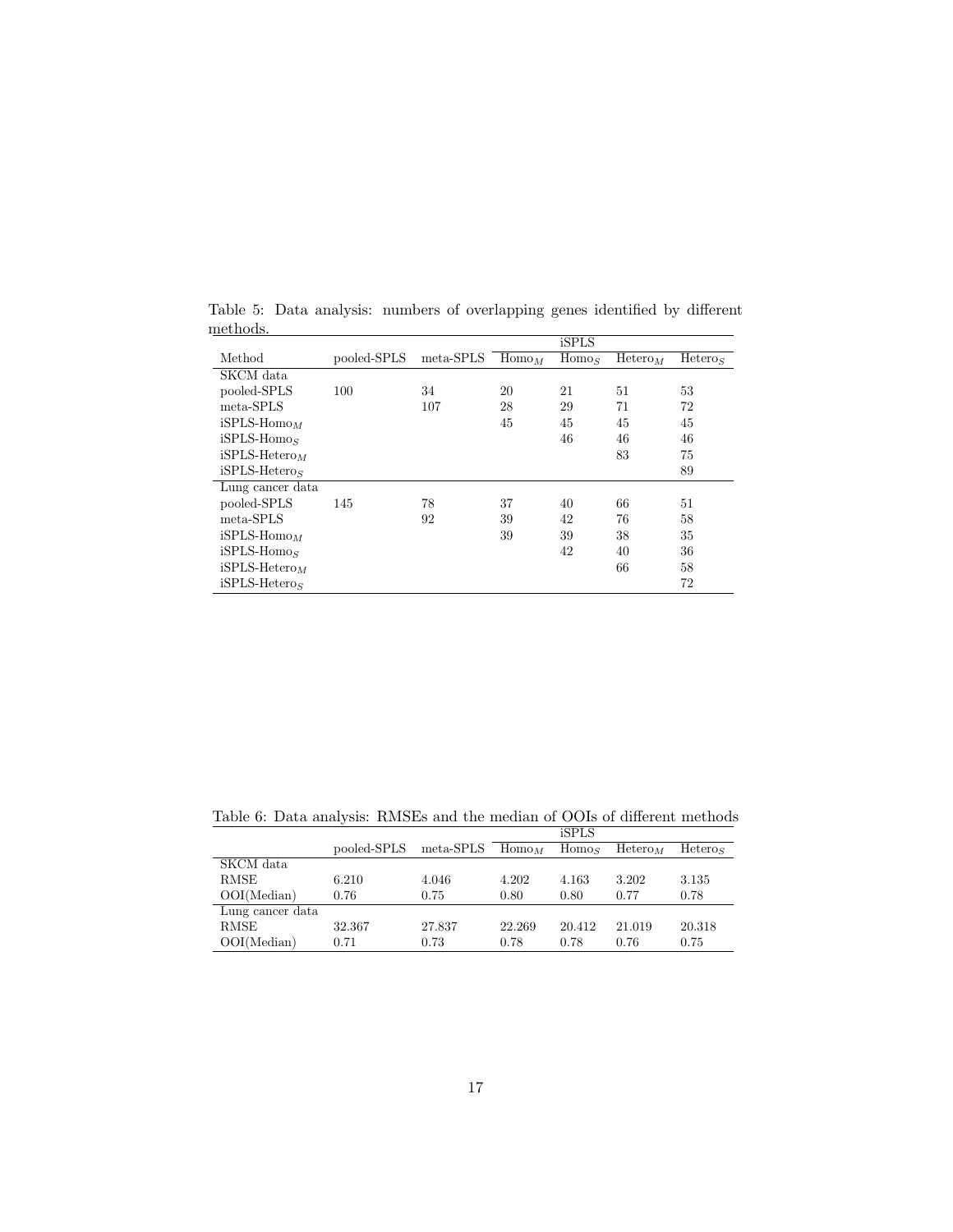

Figure 2: Analysis of the TCGA lung cancer data. Rhombus and cross in blue and orange correspond to iSPLS-Homo and Hetero with magnitude and sign penalties, respectively. Pink cross and red circle correspond to meta-SPLS and pooled-SPLS.

# 5 Discussion

PLS regression has been promoted in ill-conditioned linear regression problems that arise in several disciplines such as chemistry, economics, medicine, and psychology. In this study, we propose an integrative SPLS (iSPLS) method, which conducts the integrative analysis of multiple independent datasets based on the SPLS technique. This study significantly extends the novel integrative analysis paradigm by conducting a dimension reduction analysis. An important contribution is that, to promote similarity across datasets more effectively, two contrasted penalties have been developed. Under both the homogeneity and heterogeneity models, we develop the magnitude-based contrasted penalization and sign-based contrasted penalization. We develop effective computational algorithms for the proposed integrative analysis. For a variety of model settings, simulations demonstrate satisfactory performance of the proposed iSPLS method. The application to TCGA data suggests that magnitude-based iS-PLS and sign-based iSPLS do not dominate each other, and are both needed in practice. The stability and prediction evaluation provides some support to the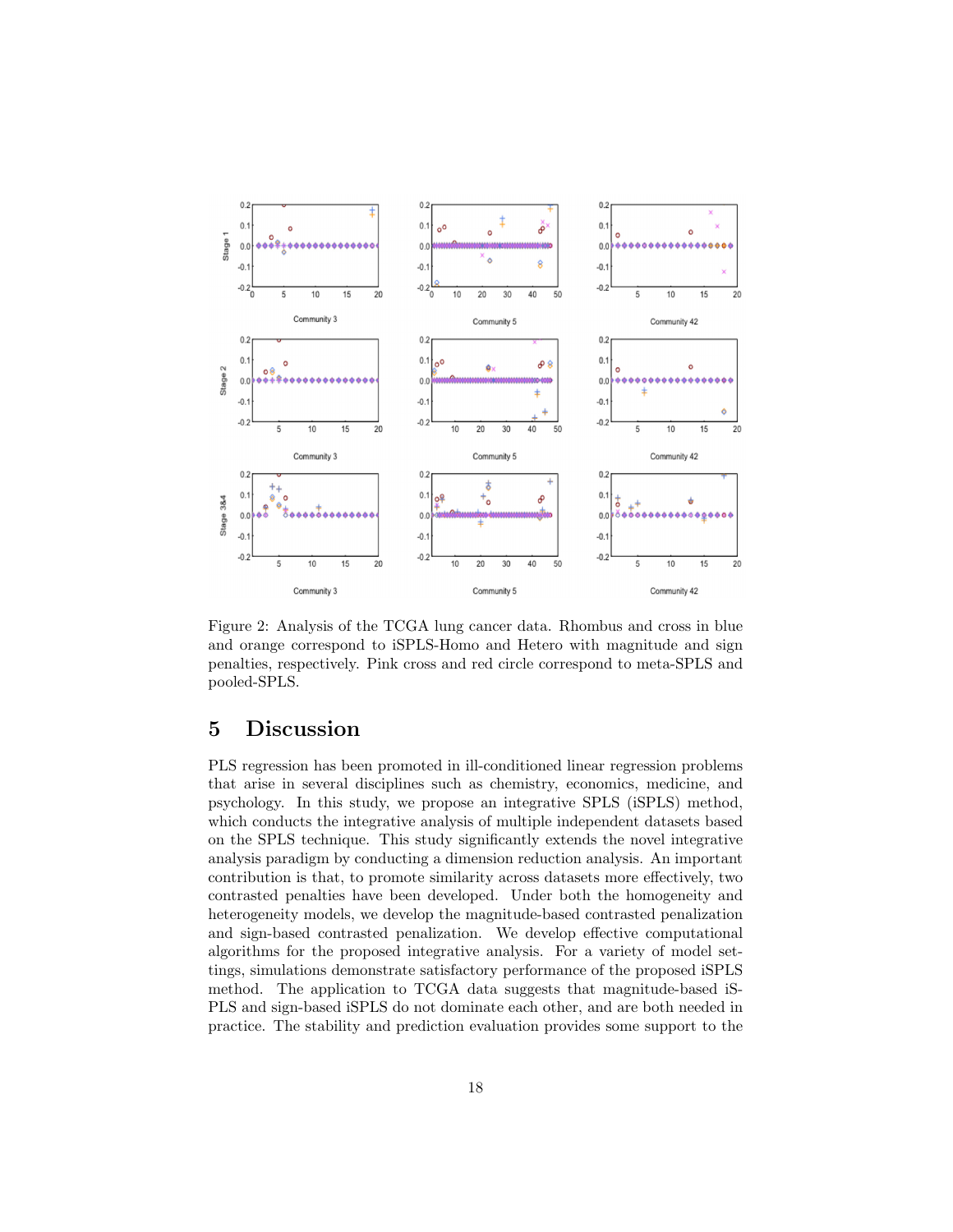validity of the proposed method.

This study can be potentially extended in multiple directions. Apart from PLS, integrative analysis can be developed based on other dimension reduction techniques, such as CCA, ICA, and so on. For selection, the MCP penalty is adopted and can be potentially replaced with other two-level selection penalties. Integrative analysis can be developed based on SPLS-SVD. Moreover, iSPLS is applicable to non-linear frameworks such as generalized linear models and survival models. In data analysis, both the magnitude-based iSPLS and signbased iSPLS have applications far beyond this study.

# References

- <span id="page-18-9"></span>Breheny, P. and Huang, J. (2009). Penalized methods for bi-level variable selection. Statistics and Its Interface, 2:369–380.
- <span id="page-18-8"></span>Chiquet, J., Grandvalet, Y., and Ambroise, C. (2011). Inferring multiple graphical structures. Statistics and Computing, 21:537–553.
- <span id="page-18-0"></span>Chun, H. and Keleş, S. (2009). Expression quantitative trait loci mapping with multivariate sparse partial least squares regression. Genetics, 182:79–90.
- <span id="page-18-2"></span>Chun, H. and Keleş, S. (2010). Sparse partial least squares regression for simultaneous dimension reduction and variable selection. Journal of the Royal Statistical Society: Series B (Statistical Methodology), 72:3–25.
- <span id="page-18-5"></span>De Jong, S. (1993). SIMPLS: an alternative approach to partial least squares regression. Chemometrics and Intelligent Laboratory Systems, 18:251–263.
- <span id="page-18-10"></span>Dicker, L., Huang, B., and Lin, X. (2013). Variable selection and estimation with the seamless- $l_0$  penalty. Statistica Sinica, 23:929–962.
- <span id="page-18-1"></span>Fan, J. and Lv, J. (2010). A selective overview of variable selection in high dimensional feature space. Statistica Sinica, 20:101–148.
- <span id="page-18-7"></span>Fang, K., Fan, X., Zhang, Q., and Ma, S. (2018). Integrative sparse principal component analysis. Journal of Multivariate Analysis, 166:1–16.
- <span id="page-18-4"></span>Grützmann, R., Boriss, H., Ammerpohl, O., Lüttges, J., Kalthoff, H., Schackert, H. K., Klöppel, G., Saeger, H. D., and Pilarsky, C. (2005). Meta-analysis of microarray data on pancreatic cancer defines a set of commonly dysregulated genes. Oncogene, 24:5079–5088.
- <span id="page-18-3"></span>Guerra, R. and Goldstein, D. R. (2009). Meta-analysis and combining information in genetics and genomics. CRC Press.
- <span id="page-18-6"></span>Huang, J., Breheny, P., and Ma, S. (2012a). A selective review of group selection in high-dimensional models. Statistical Science: A Review Journal of the Institute of Mathematical Statistics, 27:481–499.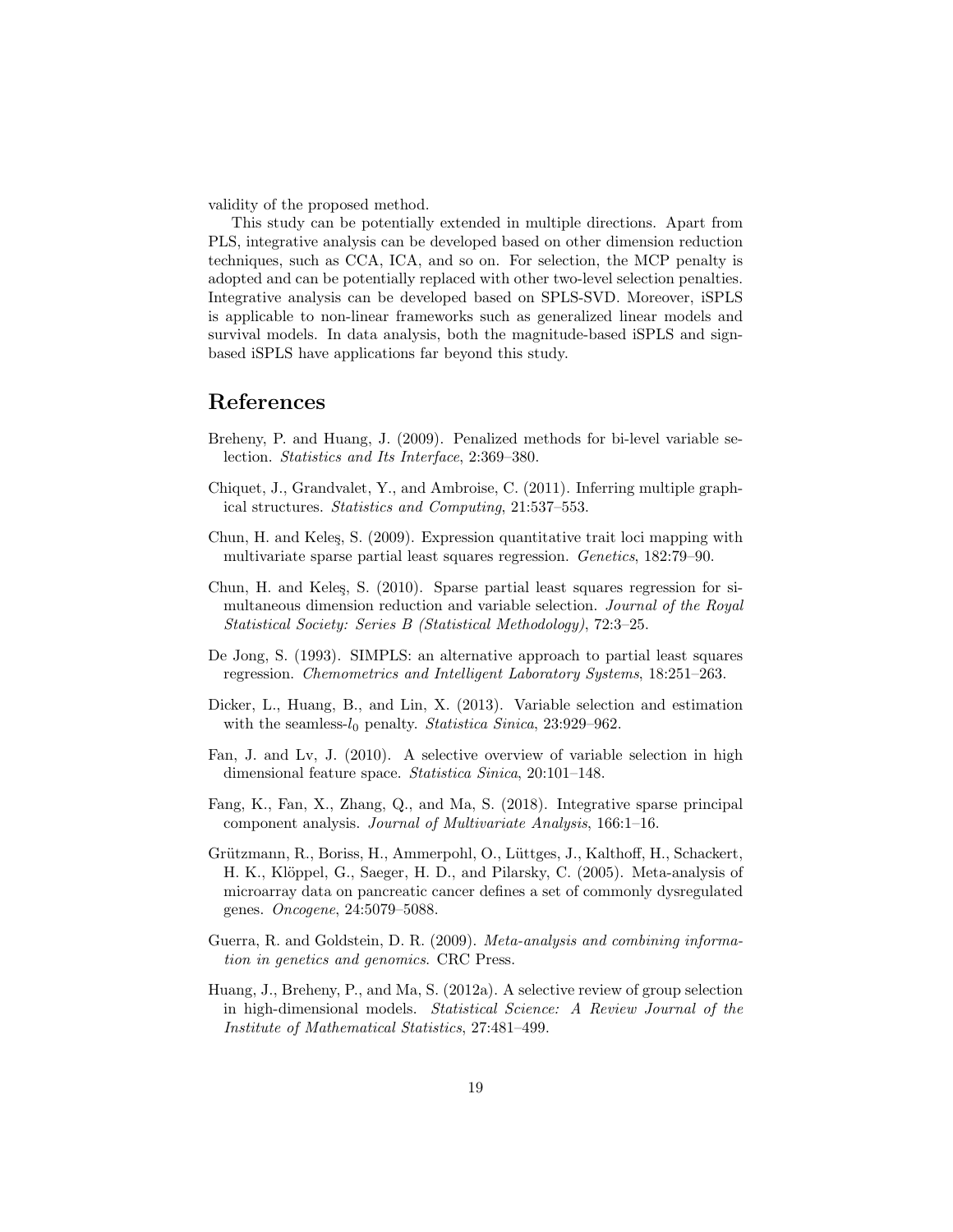- <span id="page-19-12"></span>Huang, J. and Ma, S. (2010). Variable selection in the accelerated failure time model via the bridge method. Lifetime Data Analysis, 16:176–195.
- <span id="page-19-7"></span>Huang, Y., Huang, J., Shia, B.-C., and Ma, S. (2012b). Identification of cancer genomic markers via integrative sparse boosting. Biostatistics, 13:509–522.
- <span id="page-19-6"></span>Jolliffe, I. T., Trendafilov, N. T., and Uddin, M. (2003). A modified principal component technique based on the LASSO. Journal of Computational and Graphical Statistics, 12:531–547.
- <span id="page-19-2"></span>Liu, J., Huang, J., Zhang, Y., Lan, Q., Rothman, N., Zheng, T., and Ma, S. (2015). Integrative analysis of prognosis data on multiple cancer subtypes. Biometrics, 70:480–488.
- <span id="page-19-3"></span>Ma, S., Huang, J., and Song, X. (2011). Integrative analysis and variable selection with multiple high-dimensional data sets. Biostatistics, 12:763–775.
- <span id="page-19-9"></span>Shi, X., Liu, J., Huang, J., Zhou, Y., Shia, B., and Ma, S. (2014). Integrative analysis of high-throughput cancer studies with contrasted penalization. Genetic Epidemiology, 38:144–151.
- <span id="page-19-1"></span>Sjöström, M., Wold, S., Lindberg, W., Persson, J.-Å., and Martens, H. (1983). A multivariate calibration problem in analytical chemistry solved by partial least squares models in latent variables. Analytica Chimica Acta, 150:61–70.
- <span id="page-19-11"></span>Sun, Y., Jiang, Y., Li, Y., and Ma, S. (2018). Identification of cancer omics commonality and difference via community fusion. Statistics in Medicine, 38:1200–1212.
- <span id="page-19-5"></span>Ter Braak, C. J. and de Jong, S. (1998). The objective function of partial least squares regression. Journal of Chemometrics: A Journal of the Chemometrics Society, 12:41–54.
- <span id="page-19-10"></span>Wang, F., Wang, L., and Song, P. X.-K. (2016). Fused lasso with the adaptation of parameter ordering in combining multiple studies with repeated measurements. Biometrics, 72:1184–1193.
- <span id="page-19-0"></span>Wold, S., Ruhe, A., Wold, H., and Dunn, III, W. (1984). The collinearity problem in linear regression. The partial least squares (PLS) approach to generalized inverses. SIAM Journal on Scientific and Statistical Computing, 5:735–743.
- <span id="page-19-8"></span>Zhang, C. H. (2010). Nearly unbiased variable selection under minimax concave penalty. The Annals of Statistics, 38:894–942.
- <span id="page-19-4"></span>Zhao, Q., Shi, X., Huang, J., Liu, J., Li, Y., and Ma, S. (2015). Integrative analysis of '-omics' data using penalty functions. Wiley Interdisciplinary Reviews Computational Statistics, 7:99–108.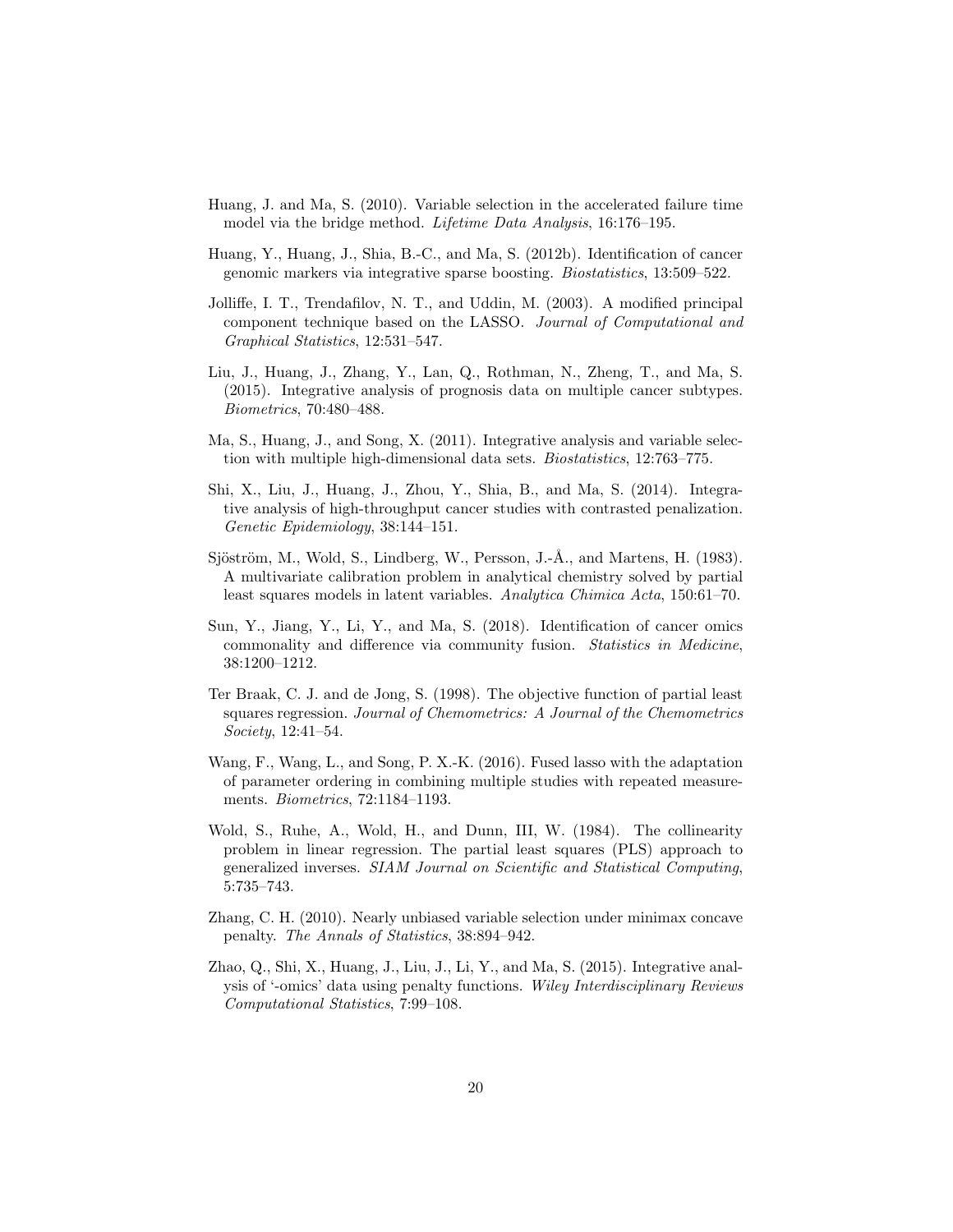# Algorithms

where

## iSPLS with 2-norm group MCP with Magnitude-based contrasted penalty

We adopt a similar computational algorithm as Algorithm 1. The key difference lies in Step 2(b), solving  $c^{(l)}$  with fixed  $w_{H}^{(l)}$  $\begin{bmatrix} u \\ [t] \end{bmatrix}$ . Consider the homogeneity model with magnitude-based contrasted penalty ( $iSPLS-Homo_M$ ), we have the following problem

<span id="page-20-0"></span>
$$
\min_{c^{(l)}} \sum_{l=1}^{L} \frac{1}{2n_l^2} \left( \left\| Z^{(l)\top} c^{(l)} - Z^{(l)\top} w_{[t]}^{(l)} \right\|_2^2 + \lambda \left\| c_1^{(l)} \right\|_2^2 \right) + \sum_{j=1}^{p} \rho \left( \| c_j \|_2; \mu_1, a \right) + \frac{\mu_2}{2} \sum_{j=1}^{p} \sum_{l' \neq l} \left( c_j^{(l)} - c_j^{(l')} \right)^2.
$$
\n(7)

For  $j = 1, \ldots, p$ , given the group parameter vectors  $c_k^{(l)}$  $\binom{u}{k}$  ( $k \neq j$ ) fixed at their current estimates  $c_{k,[t-1]}^{(l)}$ , minimize the objective function [\(7\)](#page-20-0) with respect to  $c_j^{(l)}$ . After conducting the same procedures as those in Section 2.3.1, this problem is equivalent to minimizing

<span id="page-20-1"></span>
$$
\frac{1}{2}c_j^{(l)2} - w_{[t]}^{(l)\top}Z^{(l)}Z_j^{(l)\top}c_j^{(l)} + \dot{\rho}\left(\left\|c_{j,[t-1]}\right\|_2; \mu_1, a\right) \left\|c_j\right\|_2 + \frac{\mu_2^*}{2}\sum_{l'\neq l} \left(c_j^{(l)} - c_j^{(l')}\right)^2.
$$
\n(8)

It can be shown that the minimizer of [\(8\)](#page-20-1) is

$$
c_{j,[t]}^{(l)} = \frac{\left(\|S_j\|_2 - \dot{\rho}(\left\|c_{j,[t-1]}\right\|_2; \mu_1, a)\right)_+ S_j^{(l)}}{\left(1 + \mu_2^*(L-1)\right) \|S_j\|_2},
$$
  
re 
$$
S_j^{(l)} = \sum_{m=1}^p \sum_{i=1}^q w_m^{(l)} Z_{mi}^{(l)} Z_{ji}^{(l)} + \mu_2^* \sum_{l' \neq l} c_{j,[t-1]}^{(l')},
$$
 and 
$$
\|S_j\|_2 = \sqrt{\sum_{l=1}^L S_j^{(l)2}}
$$

.

#### iSPLS with composite MCP with Magnitude-based contrasted penalty

Under the heterogeneity model with Magnitude-based contrasted penalty (iSPLS- $Hetero<sub>M</sub>$ ,

<span id="page-20-2"></span>
$$
\min_{c^{(l)}} \sum_{l=1}^{L} \frac{1}{2n_l^2} \left( \left\| Z^{(l)\top} c^{(l)} - Z^{(l)\top} w_{[t]}^{(l)} \right\|_2^2 + \lambda \left\| c^{(l)} \right\|_2^2 \right) + \sum_{j=1}^{p} \rho \left( \sum_{l=1}^{L} \rho \left( |c_j^{(l)}|; \mu_1, a \right); 1, b \right) + \frac{\mu_2}{2} \sum_{j=1}^{p} \sum_{l'\neq l} \left( c_j^{(l)} - c_j^{(l')} \right)^2.
$$
\n(9)

Take the first order Taylor expansion approximation about  $c_j^{(l)}$  for the first penalty, with  $c_k^{(l)}$  $k_k^{(l)}(k \neq j)$  fixed at their current estimates  $c_{k,[t-1]}^{(l)}$ , and conduct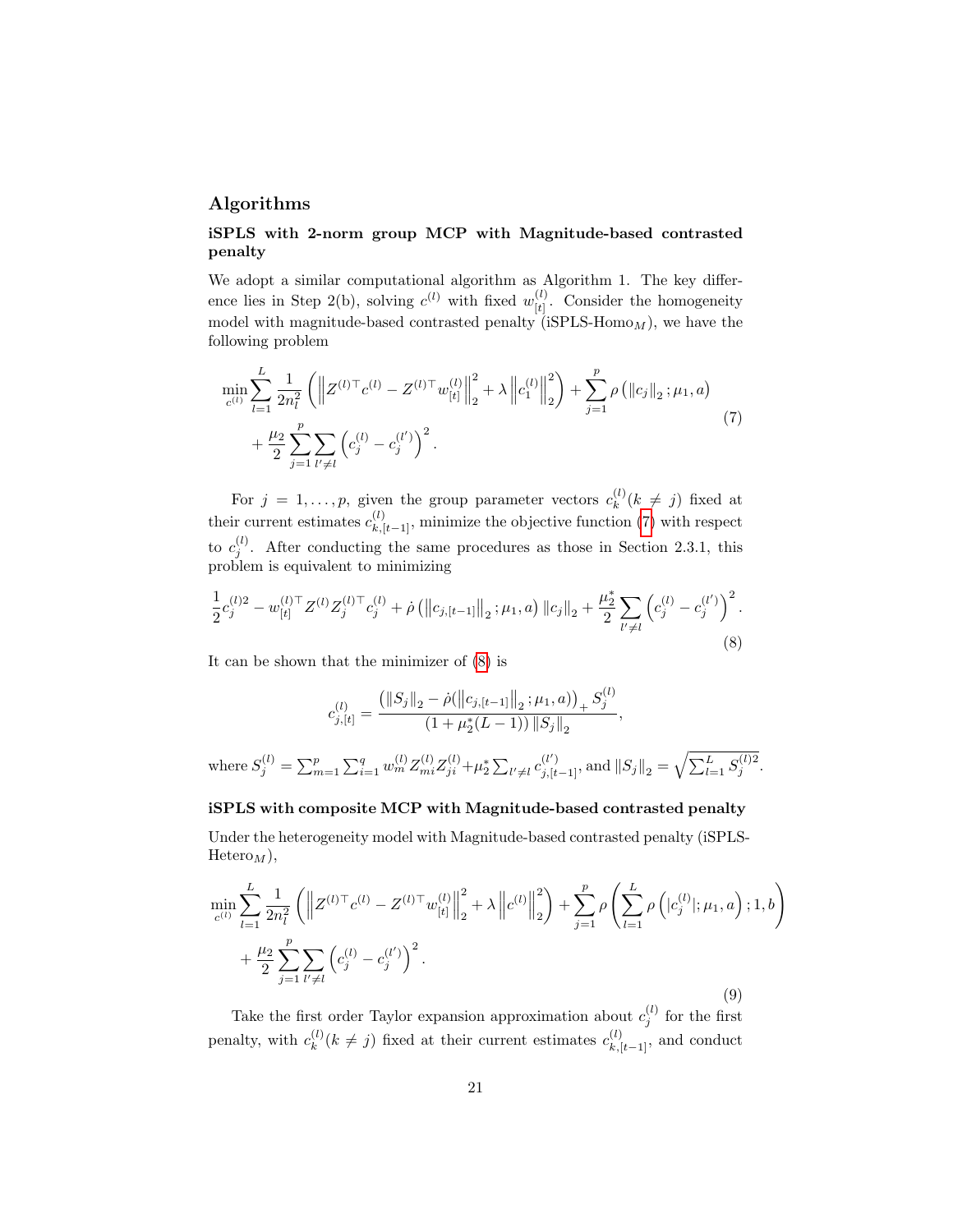the same procedure to the second penalty as in Section 2.3.1. Then the objective function [\(9\)](#page-20-2) is approximately equivalent to minimizing

$$
\frac{1}{2}c_j^{(l)2} - w_{[t]}^{(l)\top} Z^{(l)} Z_j^{(l)\top} c_j^{(l)} + \alpha_{jl} |c_j^{(l)}| + \frac{\mu_2^*}{2} \sum_{l' \neq l} \left( c_j^{(l)} - c_j^{(l')} \right)^2, \tag{10}
$$

where  $\alpha_{jl} = \dot{\rho} \left( \sum_{l=1}^{L} \rho(|c_{j,[t-1]}^{(l)}; \mu_1, a); 1, b \right) \dot{\rho} \left( |c_{j,[t-1]}^{(l)}|; \mu_1, a \right).$ 

Thus,  $c_{i}^{(l)}$  $j_{j,[t]}^{(t)}$  can be updated as follows: For  $l=1,\ldots,L,$ 

- 1. Initialize  $r = 0$  and  $c_{j,[r]}^{(l)} = c_{j,[t-1]}^{(l)}$ .
- 2. Update  $r = r + 1$ . Compute:

$$
c_{j,[r]}^{(l)} = \frac{\text{sgn}\left(S_{j,[r-1]}^{(l)}\right)\left(|S_{j,[r-1]}^{(l)}| - \alpha_{jl}\right)_+}{(1 + \mu_2^*(L-1))},
$$

where

$$
S_{j,[r-1]}^{(l)} = \sum_{m=1}^{p} \sum_{i=1}^{q} w_m^{(l)} Z_{mi}^{(l)} Z_{ji}^{(l)} + \mu_2^* \sum_{l' \neq l} c_{j,[t-1]}^{(l')},
$$
  
and  $\alpha_{jl} = \dot{\rho} \left( \sum_{l=1}^{L} \rho(|c_{j,[r-1]}^{(l)}|; \mu_1, a); 1, b \right) \dot{\rho} \left( |c_{j,[r-1]}^{(l)}|; \mu_1, a \right).$ 

3. Repeat Step 2 until convergence. The estimate at convergence is  $c_{i}^{(l)}$  $\frac{(t)}{j,[t]}$ .

### iSPLS with 2-norm group MCP with the sign-based contrasted penalty

Consider the homogeneity model with sign-based contrasted penalty (iSPLS- $Hom_8$ ).

$$
\min_{c^{(l)}} \sum_{l=1}^{L} \frac{1}{2n_l^2} \left( \left\| Z^{(l)\top} c^{(l)} - Z^{(l)\top} w_{[t]}^{(l)} \right\|_2^2 + \lambda \left\| c^{(l)} \right\|_2^2 \right) + \sum_{j=1}^{p} \rho \left( \| c_j \|_2; \mu_1, a \right) + \frac{\mu_2}{2} \sum_{j=1}^{p} \sum_{l' \neq l} \left\{ \text{sgn}(c_j^{(l)}) - \text{sgn}(c_j^{(l')}) \right\}^2.
$$
\n(11)

For  $j = 1, \ldots, p$ , following the same procedure in Section 2.3.1, we have the following minimization problem

<span id="page-21-0"></span>
$$
\frac{1}{2}c_j^{(l)2} - w_{[t]}^{(l)\top} Z Z_j^{(l)\top} c_j^{(l)} + \dot{\rho} \left( \|c_{j,[t-1]}\|_2; \mu_1, a \right) \|c_j\|_2 \n+ \frac{\mu_2^*}{2} \sum_{l' \neq l} \left( \frac{c_j^{(l)}}{\sqrt{c_j^{(l)2} + \tau^2}} - \frac{c_j^{(l')}}{\sqrt{c_j^{(l')2} + \tau^2}} \right)^2.
$$
\n(12)